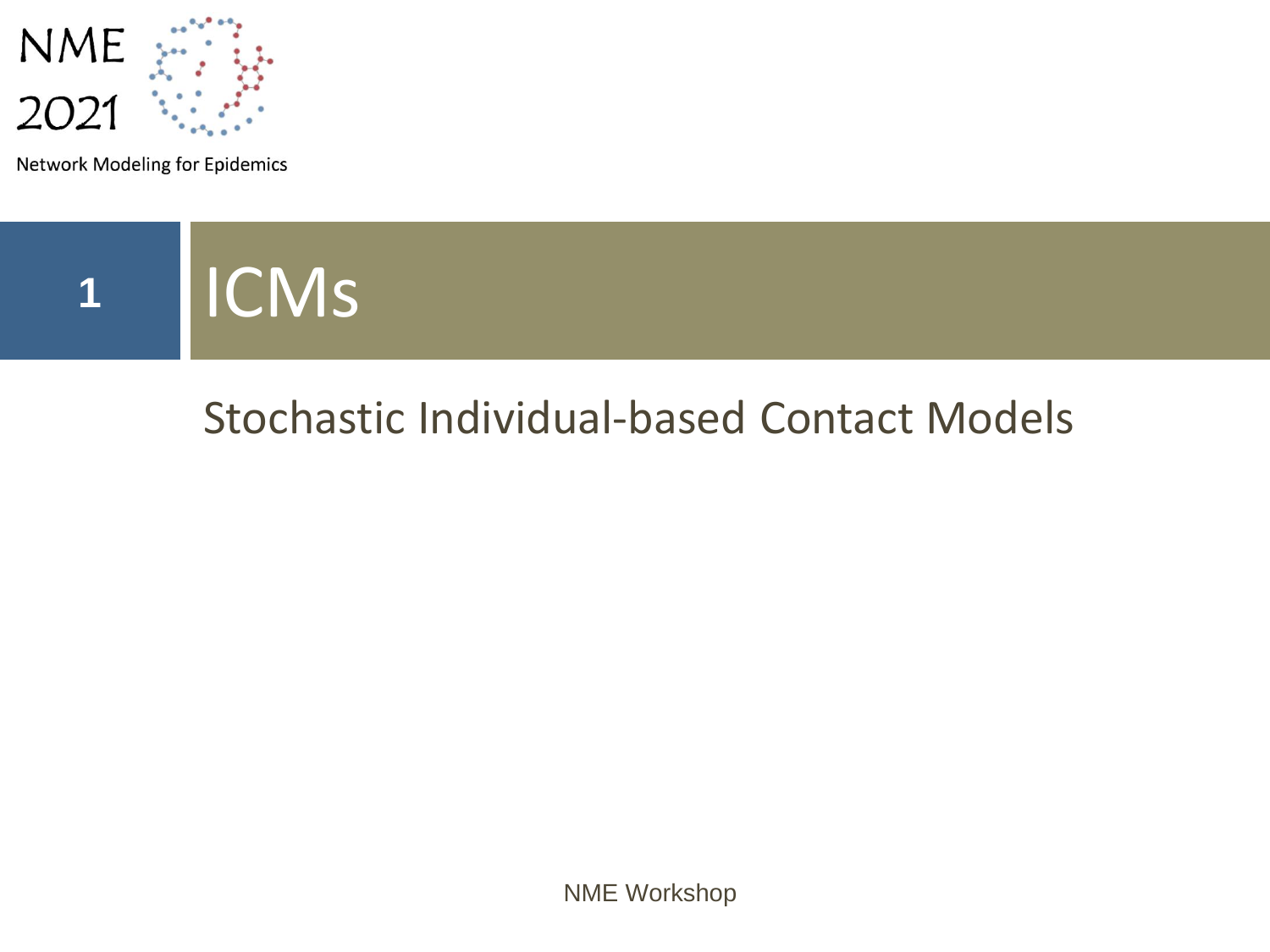### Model frameworks

*For mechanistic models*

Two poles of epidemic modeling:

- Deterministic compartmental models
- **E** Stochastic network models

In between lie all sorts of alternatives

- Deterministic individual-based models (not really a thing)
- Stochastic compartmental models (see appendix)
- Stochastic individual-based contact models ("ICMs")

Let's take a quick look at the ICMs: our poker chip example

Before moving on to stochastic network models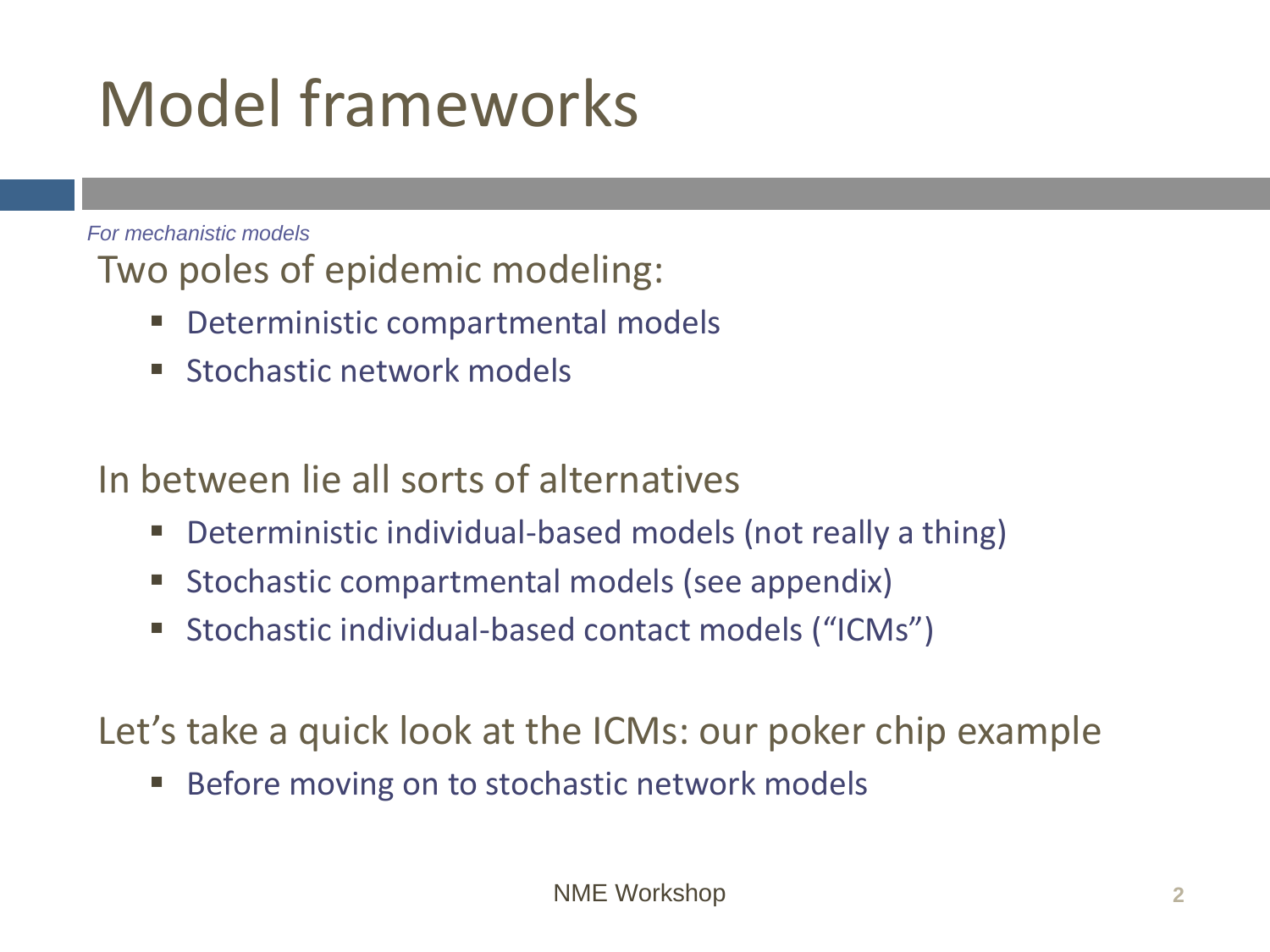### What makes a model stochastic?

### The transition parameters that govern the "flows" of elements between states

- In a deterministic model these are fixed *rates* 
	- Applied to aggregate stocks in the compartments
- In a stochastic model these are *probabilities* 
	- Applied to individual elements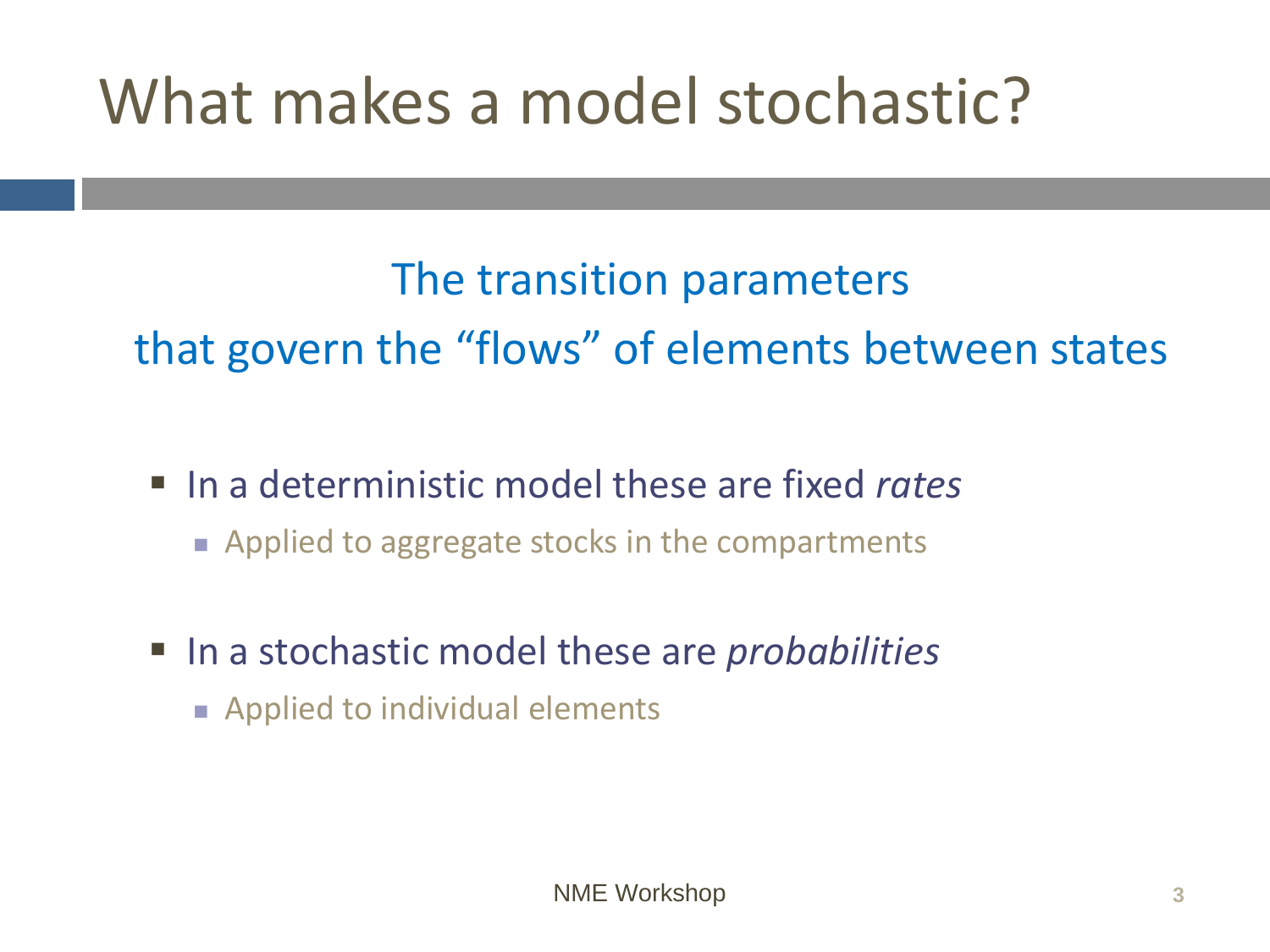### What does stochastic mean?

■ In general: random, or variable

#### ■ In particular:

- $\blacksquare$  A random draw
- From the possible range of outcome values
- With a probability assigned to each value

#### ■ Typically, the probabilities are summarized by

- a *probability density function (PDF)*
- defined by one or more parameters
- Ex.: binomial, Poisson, normal, etc.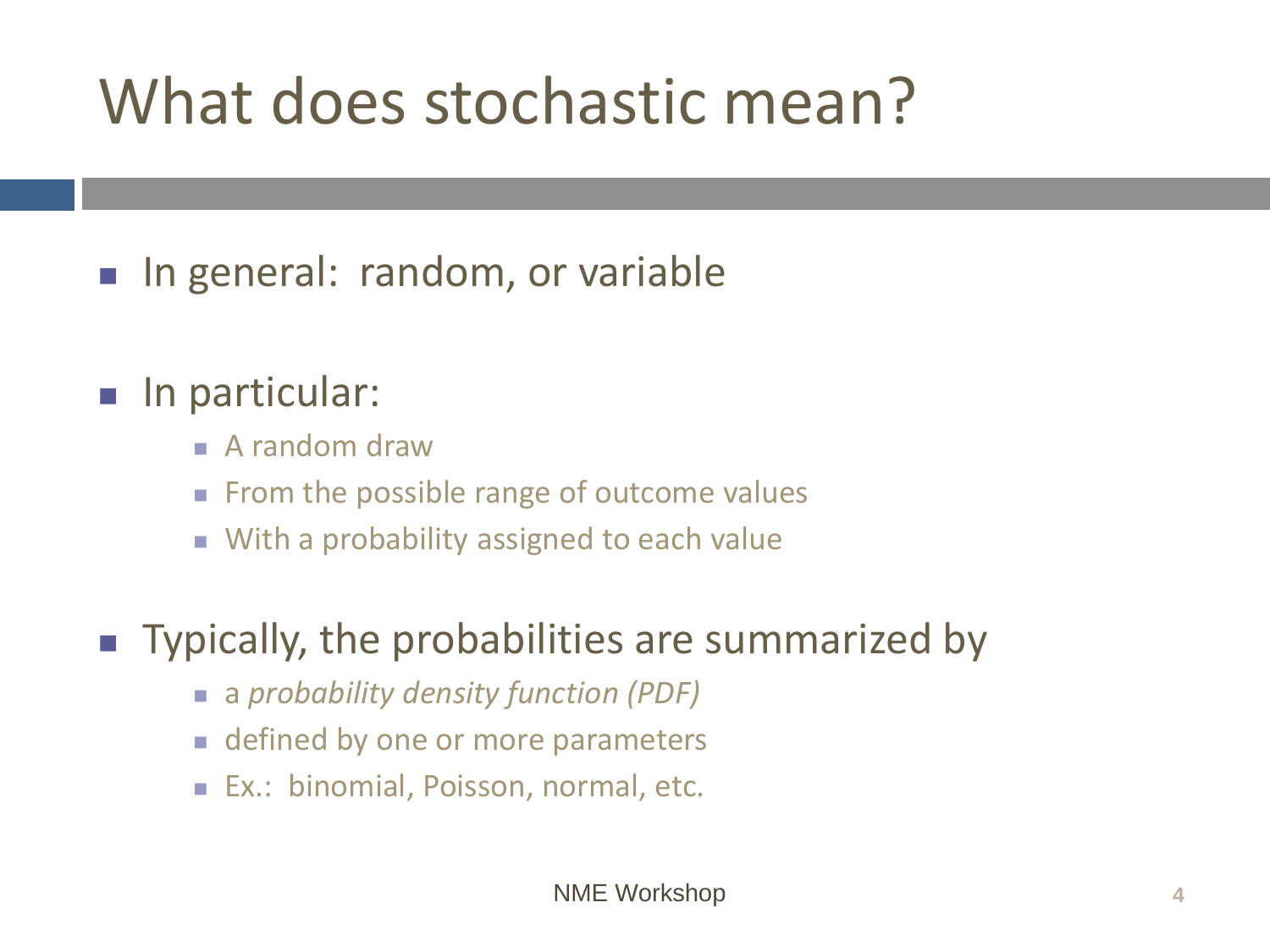## Formalizing the poker chips

- Represent each model as an ICM
	- Identify the possible stochastic components
		- And some typical probability distribution choices
	- Identify what was stochastic in our poker chip example
		- And what we left deterministic
- <sup>◼</sup> NOTE: *We won't be coding these models*
	- But like DCMs, it's good to know the basics here
	- So follow the concepts, not the details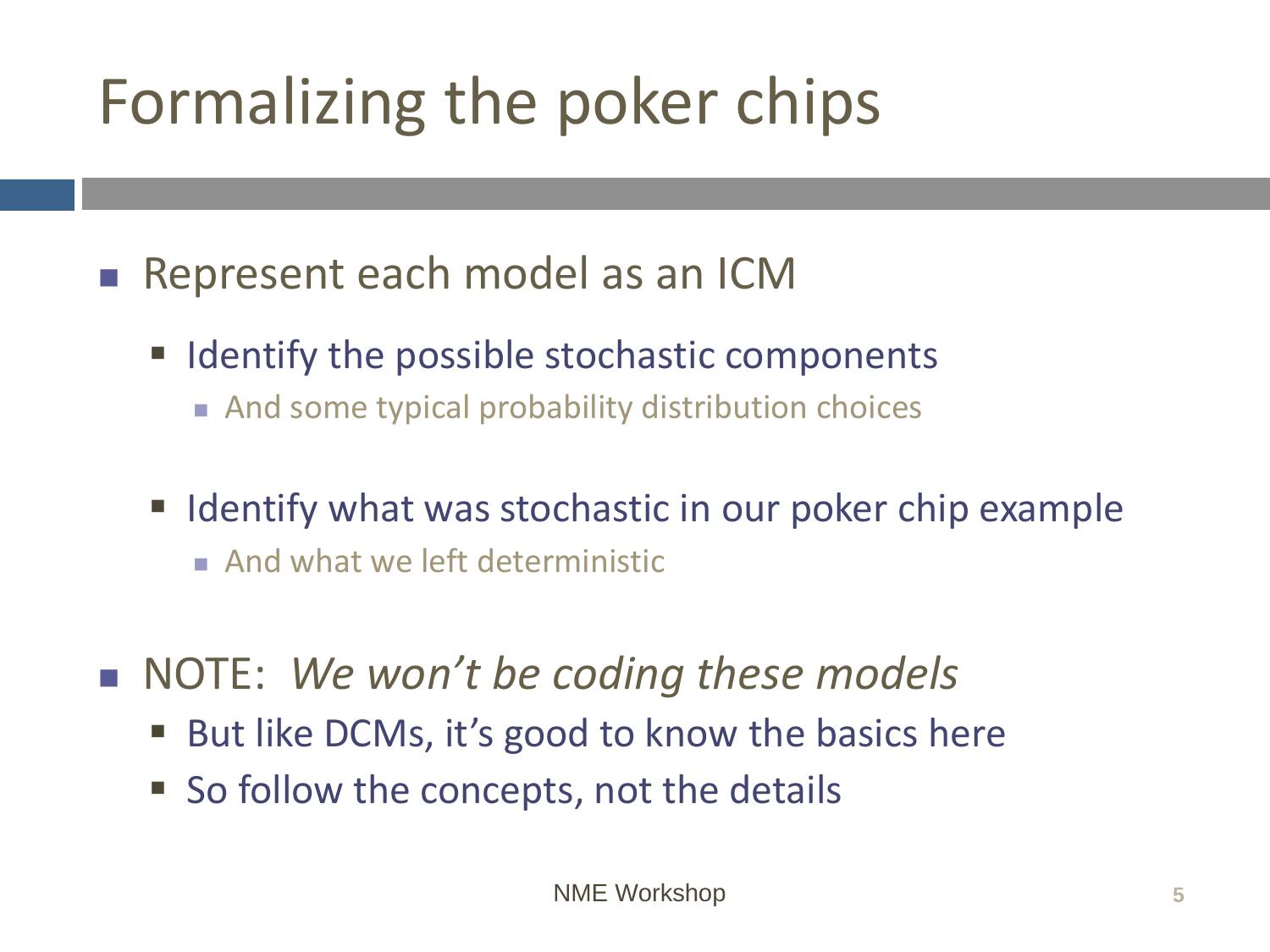### First step for all individual based models:

### ■ Set the initial conditions

- Create *the individual elements*
- And assign their state
	- For poker chips, just their state of infection
	- But you can imagine assigning other attributes...

#### ■ Compared to DCMs

- Here, elements will always be whole units (not fractional)
- And the state of each unique element is known at each timestep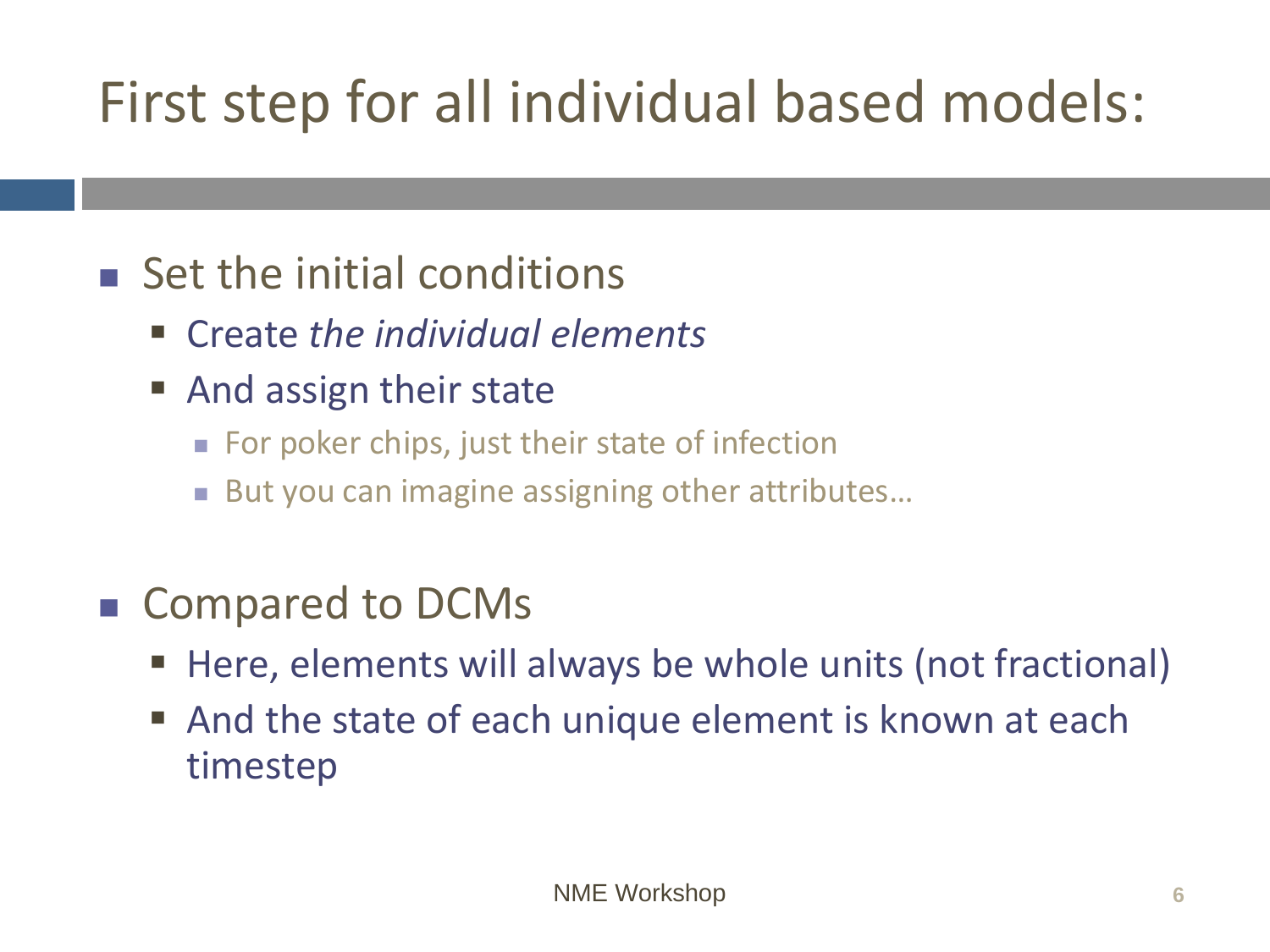# Stochastic "constant growth" model

- One transition: "infection"
	- … more like a non-infectious chronic disease incidence
- For the poker chip example:
	- a fixed, deterministic rate of new cases
- To make this model stochastic
	- Draw the incidence at each step from a distribution
		- Range: positive integers (Z+), no fixed maximum (infinite population)
		- Distribution options:
			- $\blacksquare$  Poisson( $\lambda$ ) is the natural choice
			- $\blacksquare$  Not  $Binomial(n; p)$  (why not?)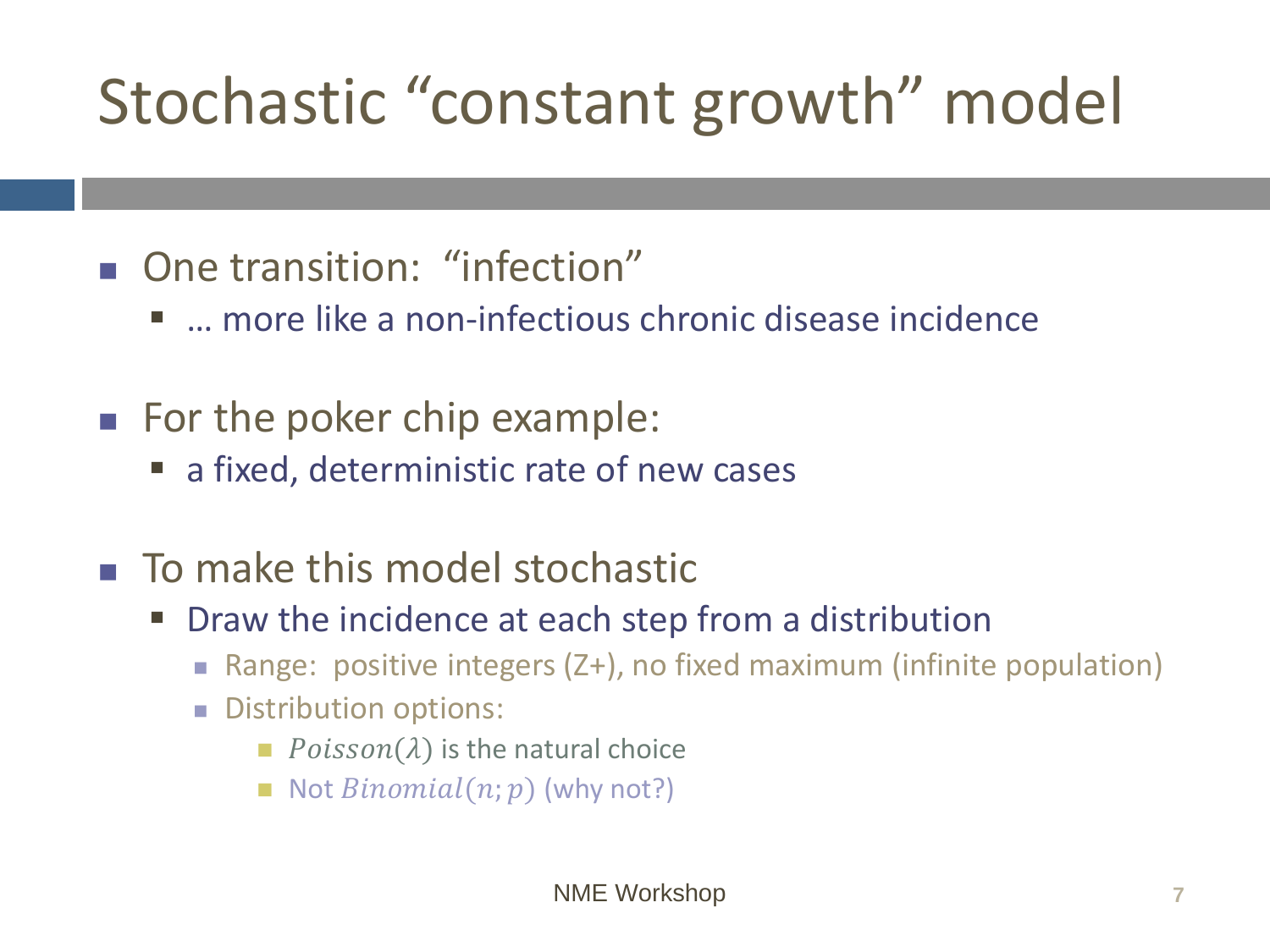### Poisson distribution

#### ■ Used for counts of events when:

- *n* (the number of trials) is large, *not fixed*,
- and p (the probability of success) is small, so the product  $np = \lambda$ approximates a rate of events (e.g., per time unit, or per capita)

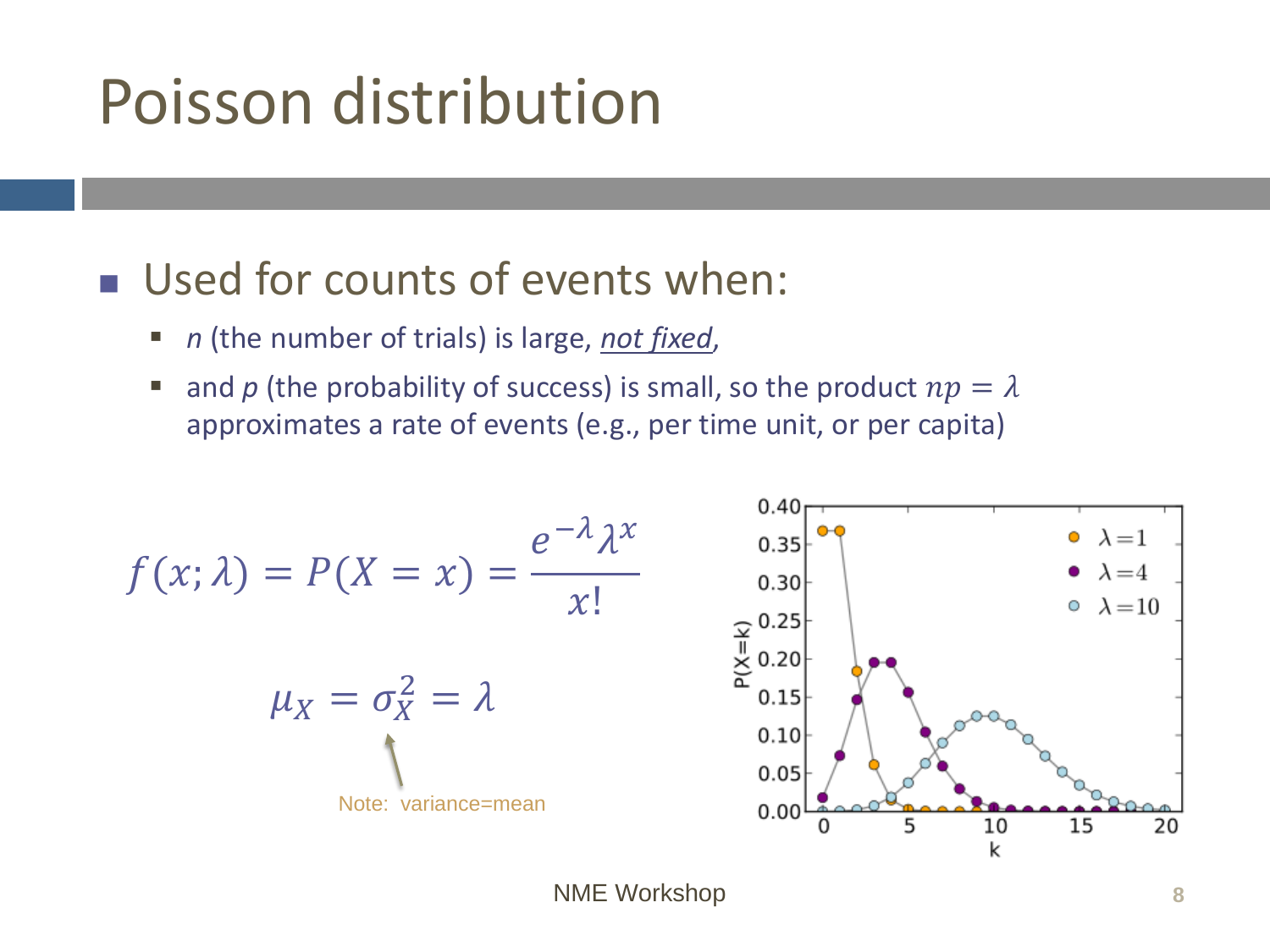### Impact of stochasticity on epidemic dynamics?

Using the Poisson distribution:

- **Expected number of new cases each day is**  $\lambda$ 
	- With poker chips we had a deterministic 1 new case per day
	- **E** With stochastic model we set  $\lambda = 1$ , the average number of new cases
- **■** Variance in new cases each day is  $\lambda$ 
	- Standard deviation =  $\sqrt{\lambda}$
- Does not change the basic shape of the time series
	- **E** Still basically linear
	- *Just has some variation*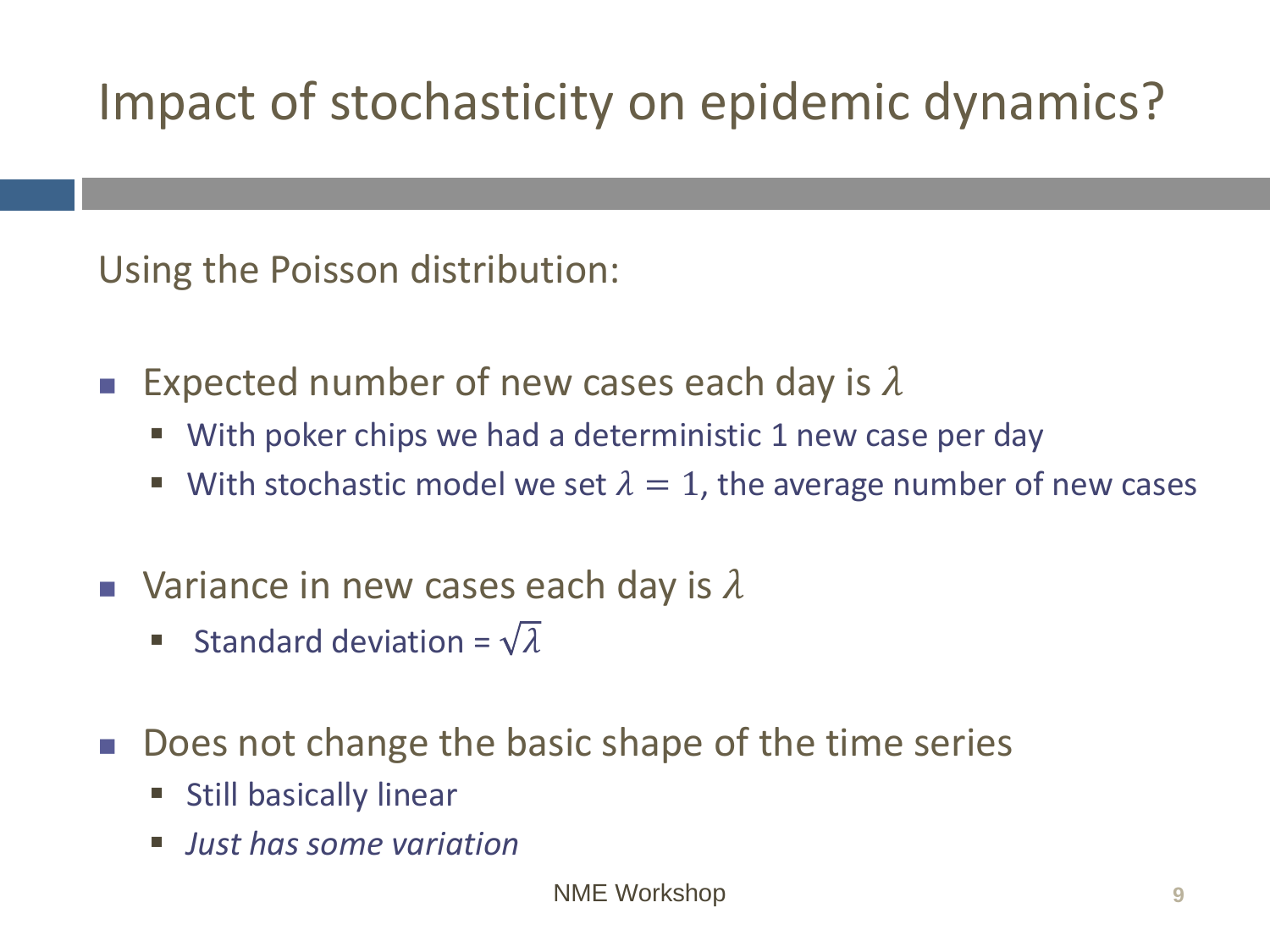### Comparison for constant growth

#### **Deterministic Stochastic**



**Multiple Runs of the Same Model** 

**Multiple Runs of the Same Model** 

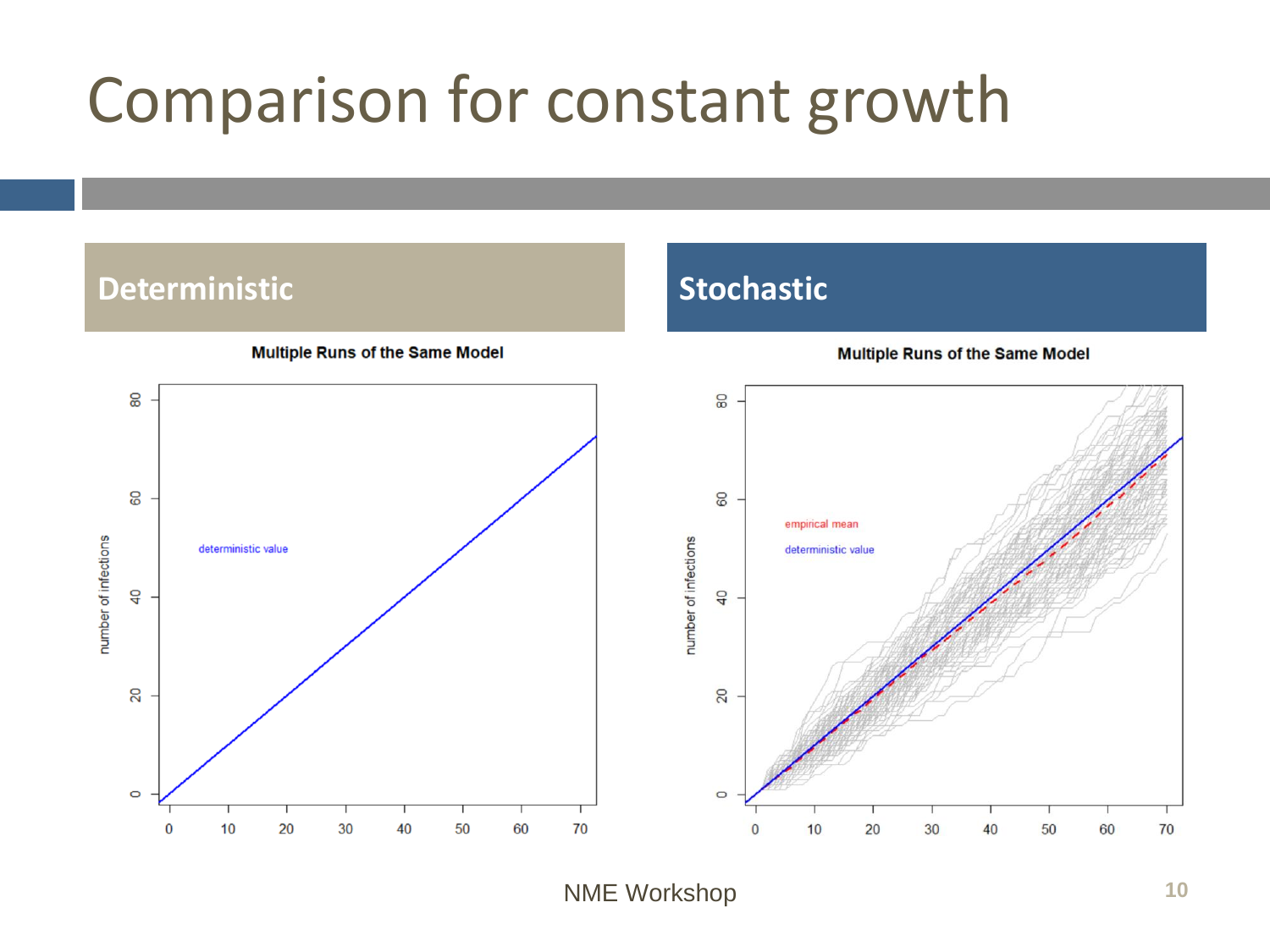### Stochastic I model

- Still just one transition: "infection"
	- But now incidence depends on prevalence
- For the poker chip example,
	- A prevalence-dependent deterministic rate
- $\blacksquare$  To make this model stochastic
	- Draw the incidence at each step from a distribution
		- Range: Z+, no fixed maximum (infinite population)
	- But now the rate parameter is time-dependent (depends on  $I(t)$ )
		- Distribution options:
			- *Poisson*( $\lambda$ **i(t))** is again the natural choice, for the same reason
			- $\blacksquare$   $i(t)$  is an integer, not an aggregate, possibly fractional, value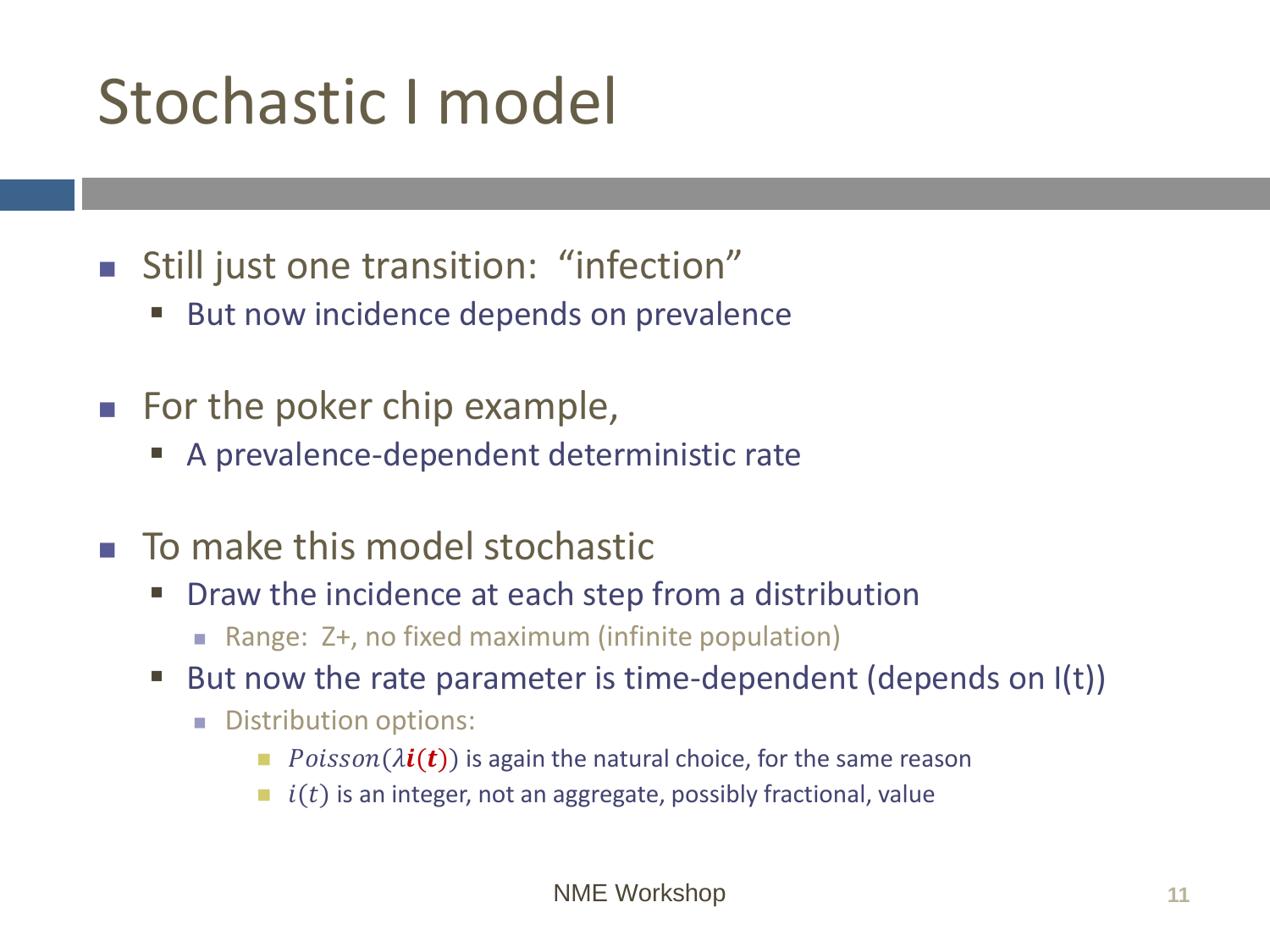### What impact would this have?

- **Expected number of new cases each day is**  $\lambda i(t)$ 
	- Again translating from poker chips: We set  $\lambda = 1$ 
		- $\blacksquare$  think about this, what might  $\lambda$  represent now?
- Does not change the basic shape of the time series
	- **E** Still basically exponential
	- With some variation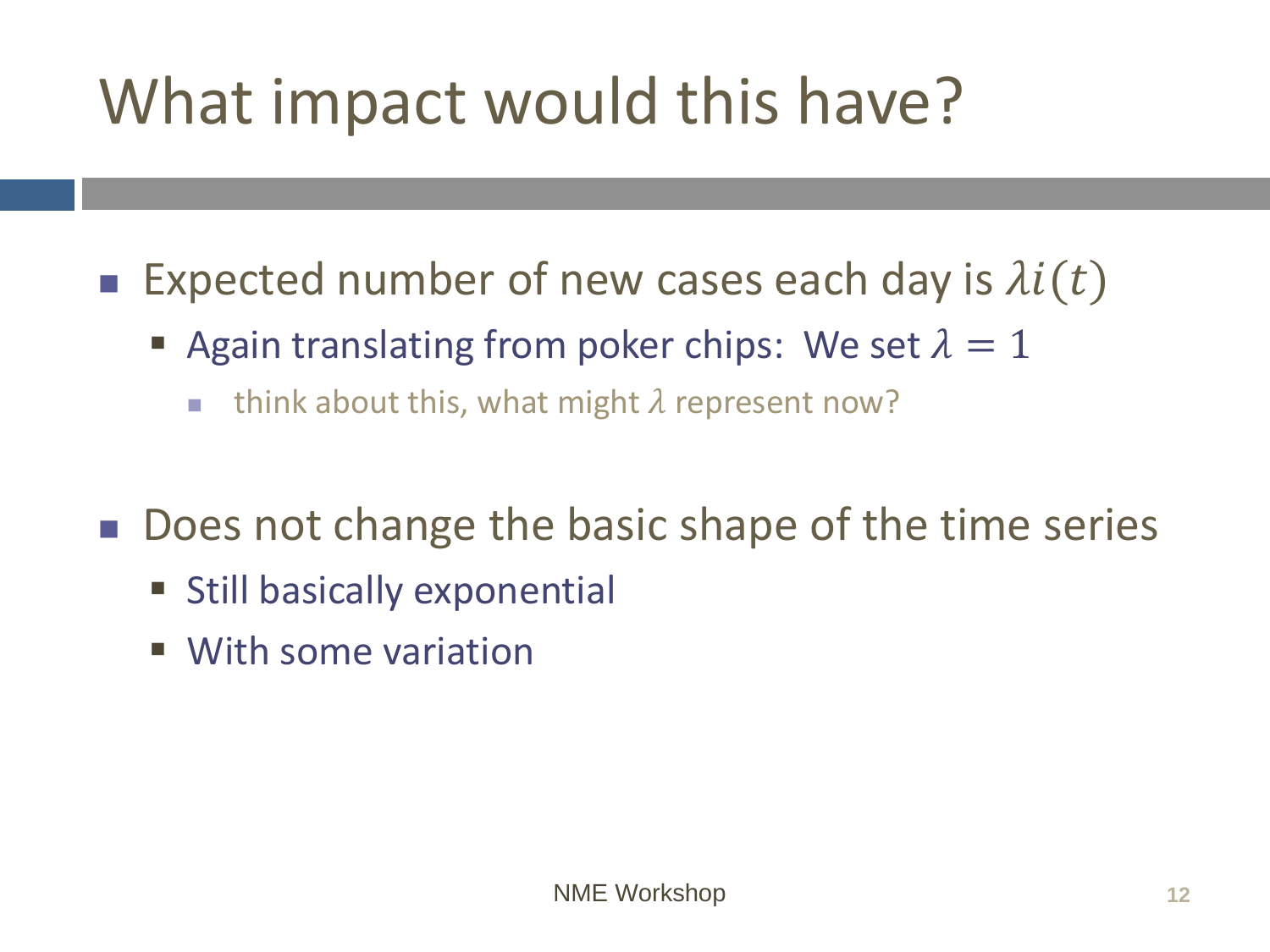### Comparison for I Model

#### **Deterministic Stochastic**



**Multiple Runs of the Same Model** 



30

40

50

60

**Multiple Runs of the Same Model** 

NME Workshop **13** 

number of infections

 $\circ$ 

 $\overline{0}$ 

 $10$ 

20

 $70$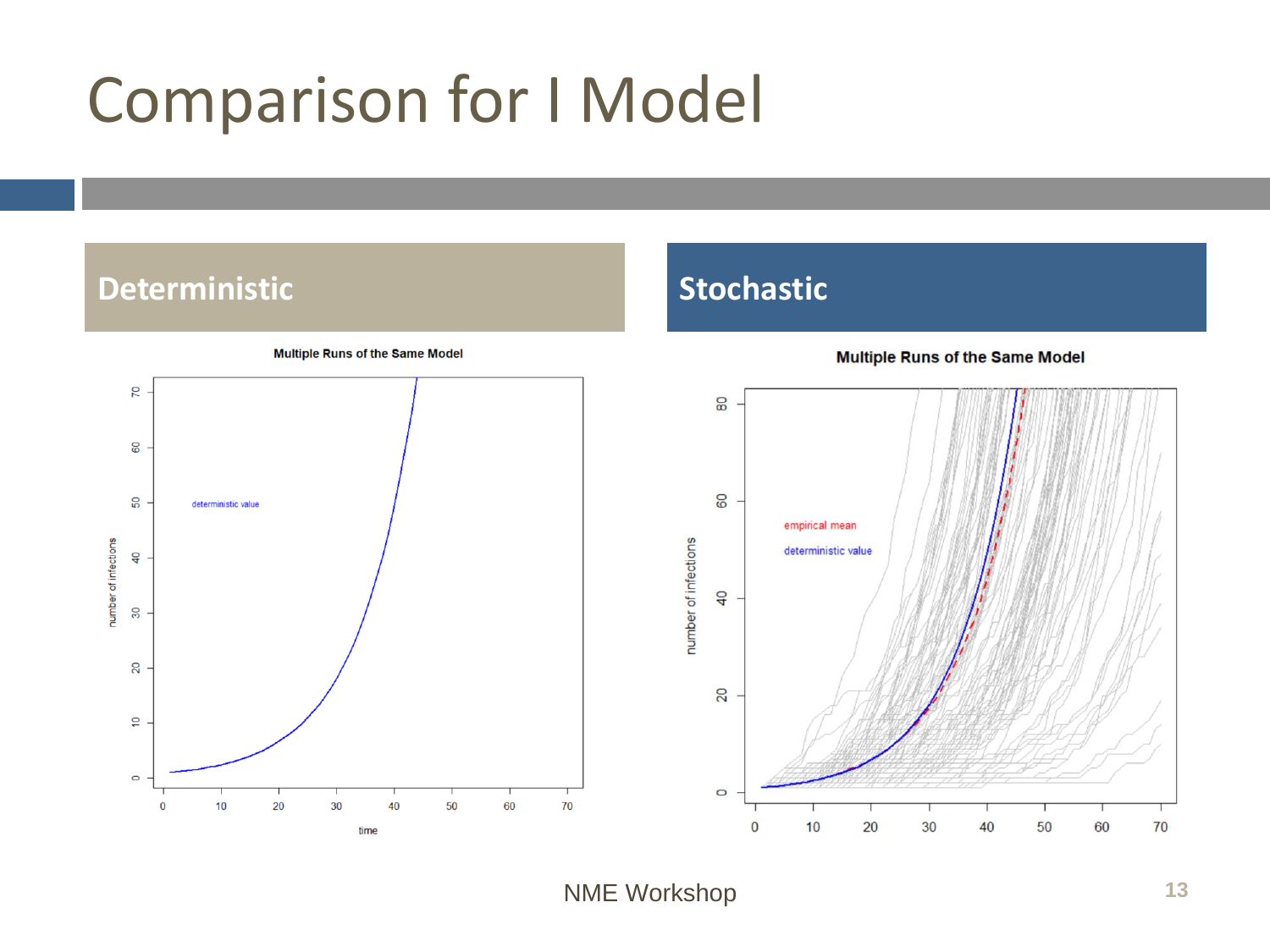# Key idea: Interpreting variability

- Note how different the runs can be
	- If you saw these differences across communities
	- You might think they had wildly different underlying epidemic dynamics
- Stochastic variation can be large
	- At the beginning of an epidemic
	- Or in small populations
- Be careful not to over-interpret!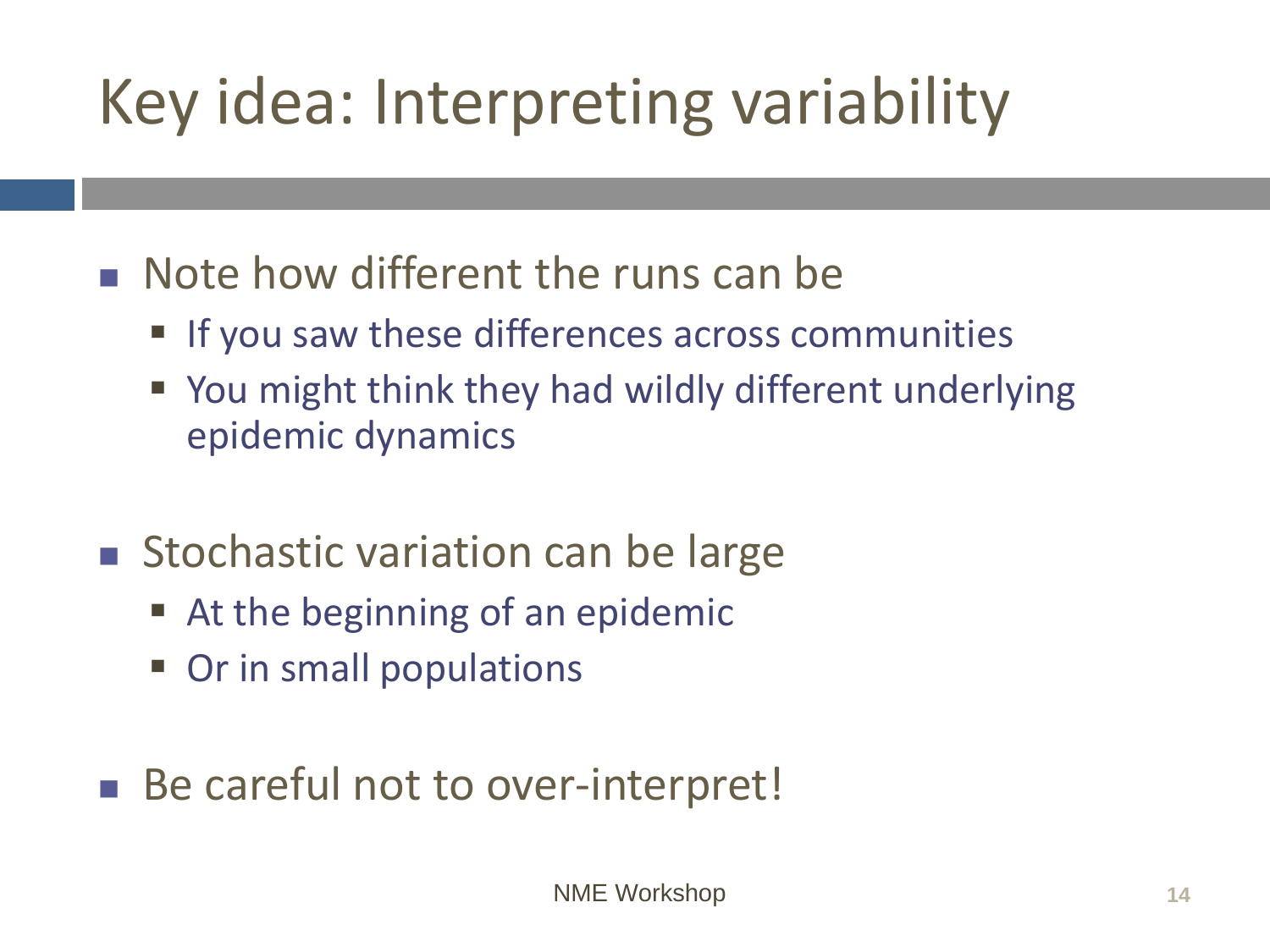### Stochastic SI model (now it gets interesting)

- Still just one transition: infection
- But now we have a finite population (the bag)
- So pop'n incidence depends on three things (at minimum):
	- $s(t)$  and  $i(t)$ : Drawing an SI pair at time t
	- $a(t)$ : The number of acts at each time step (SI pairs drawn)
	- $\blacksquare$  *m*(*a*): Transmission per act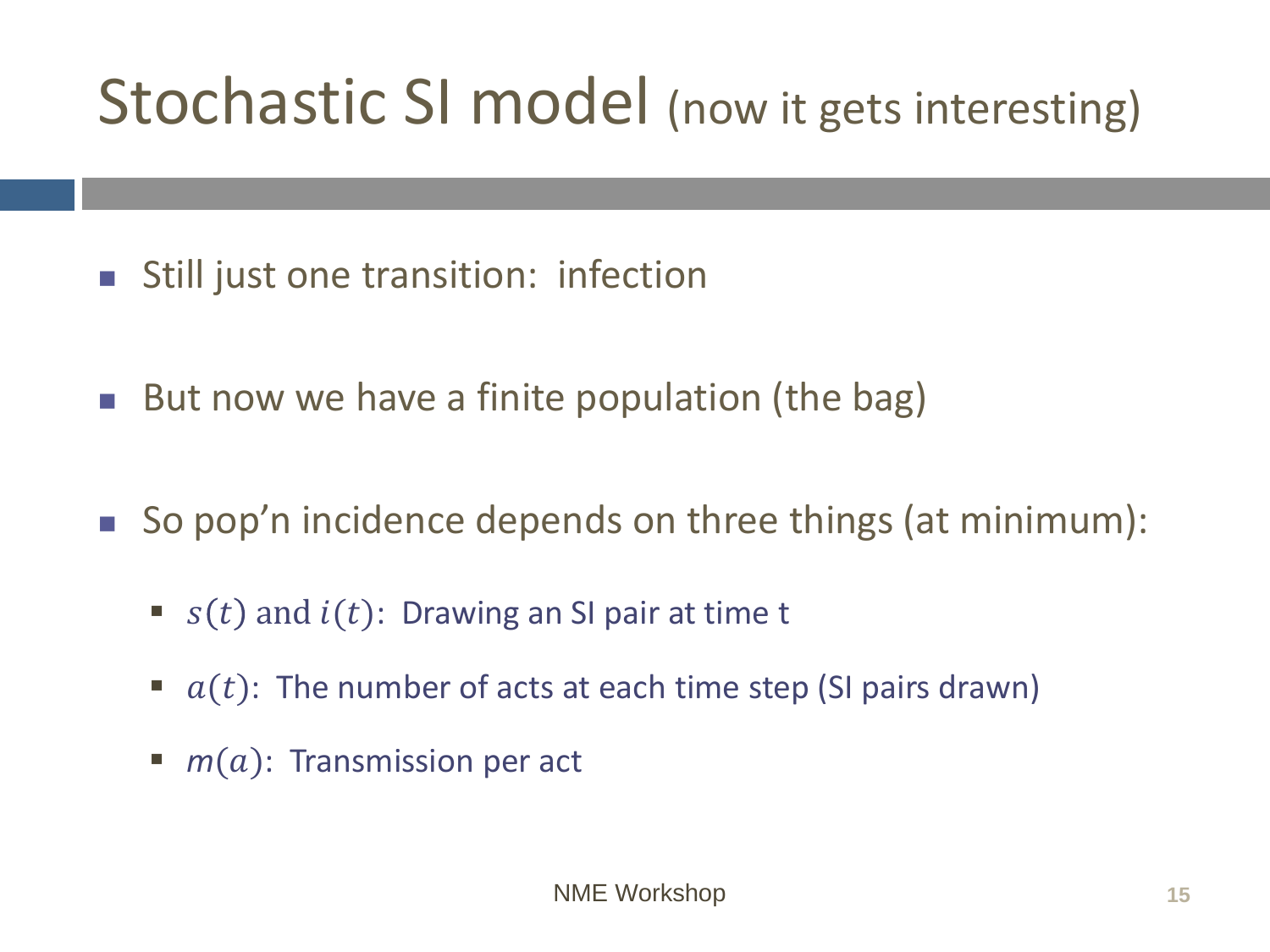### Stochastic SI model

#### ■ To make this model stochastic

■ Draw one or more of the components from a distribution

| <b>Component</b> | Distribution*                                                     |                                                                                                               |
|------------------|-------------------------------------------------------------------|---------------------------------------------------------------------------------------------------------------|
| SI pair          | Draw two chips without<br>replacement from a finite<br>population | Hypergeometric(1, S(t), I(t), 2)<br>See appendix for derivation,<br>approximately <i>Binomial</i> for large n |
| a(t)             | Z+, may or may not have<br>fixed maximum                          | $Binomial(n/2, \alpha/(n/2))$<br>if max is 1 act per pair                                                     |
| m(a)             | $\{0,1\}$ , like a coin flip                                      | $Bernoulli(\tau)$                                                                                             |

\* See Wikipedia for definitions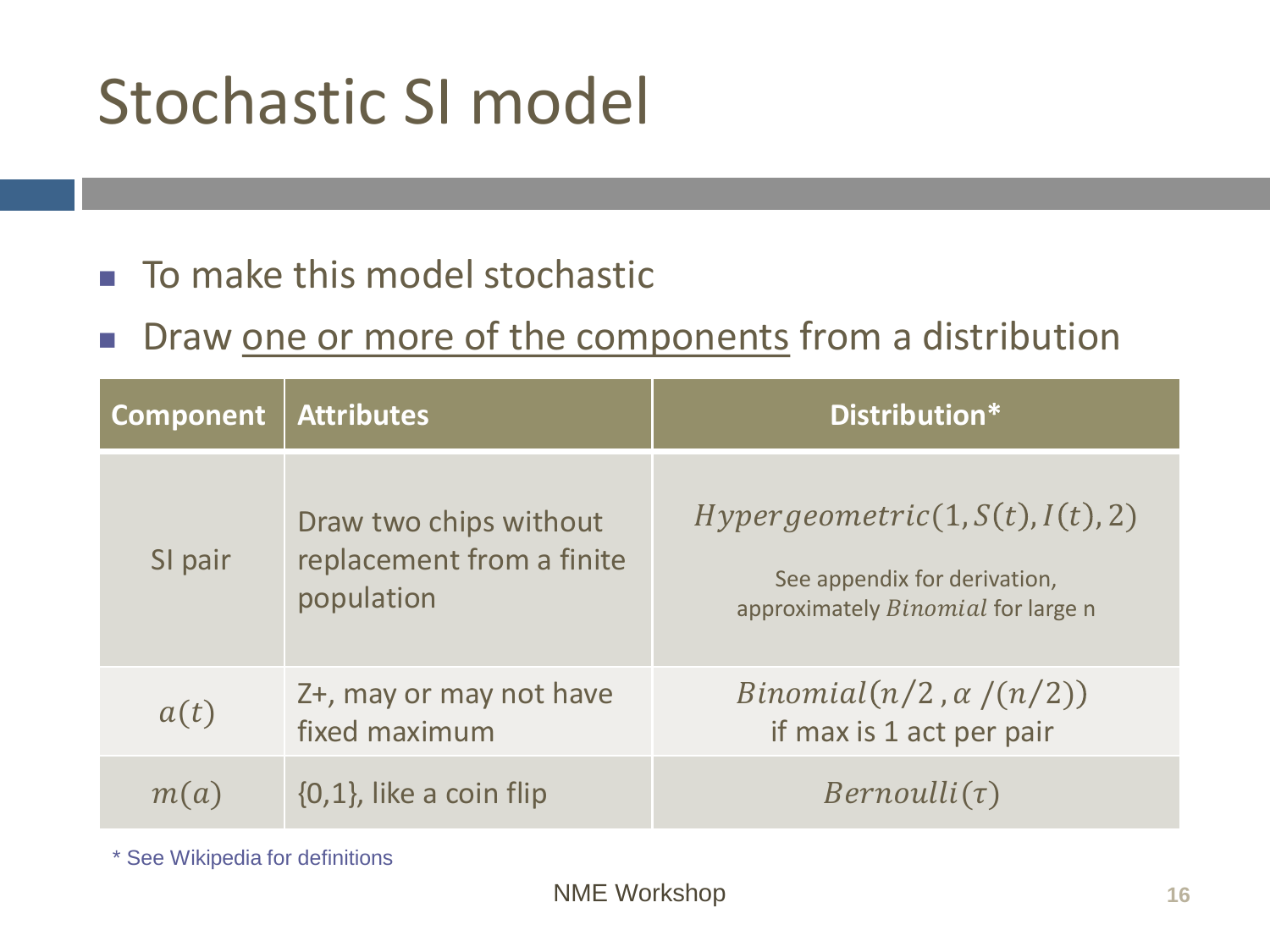### SI poker chip exercise

### ■ What component(s) did we make stochastic?

| Component | <b>Stochastic or Deterministic?</b> | <b>Value or Distribution</b> |                  |
|-----------|-------------------------------------|------------------------------|------------------|
| SI pair   | stochastic                          | <b>Hypergeometric</b>        | <b>Just this</b> |
| a(t)      | deterministic                       | Fixed at 1 per day           |                  |
| m(a)      | deterministic                       | Fixed at 1 for all acts      |                  |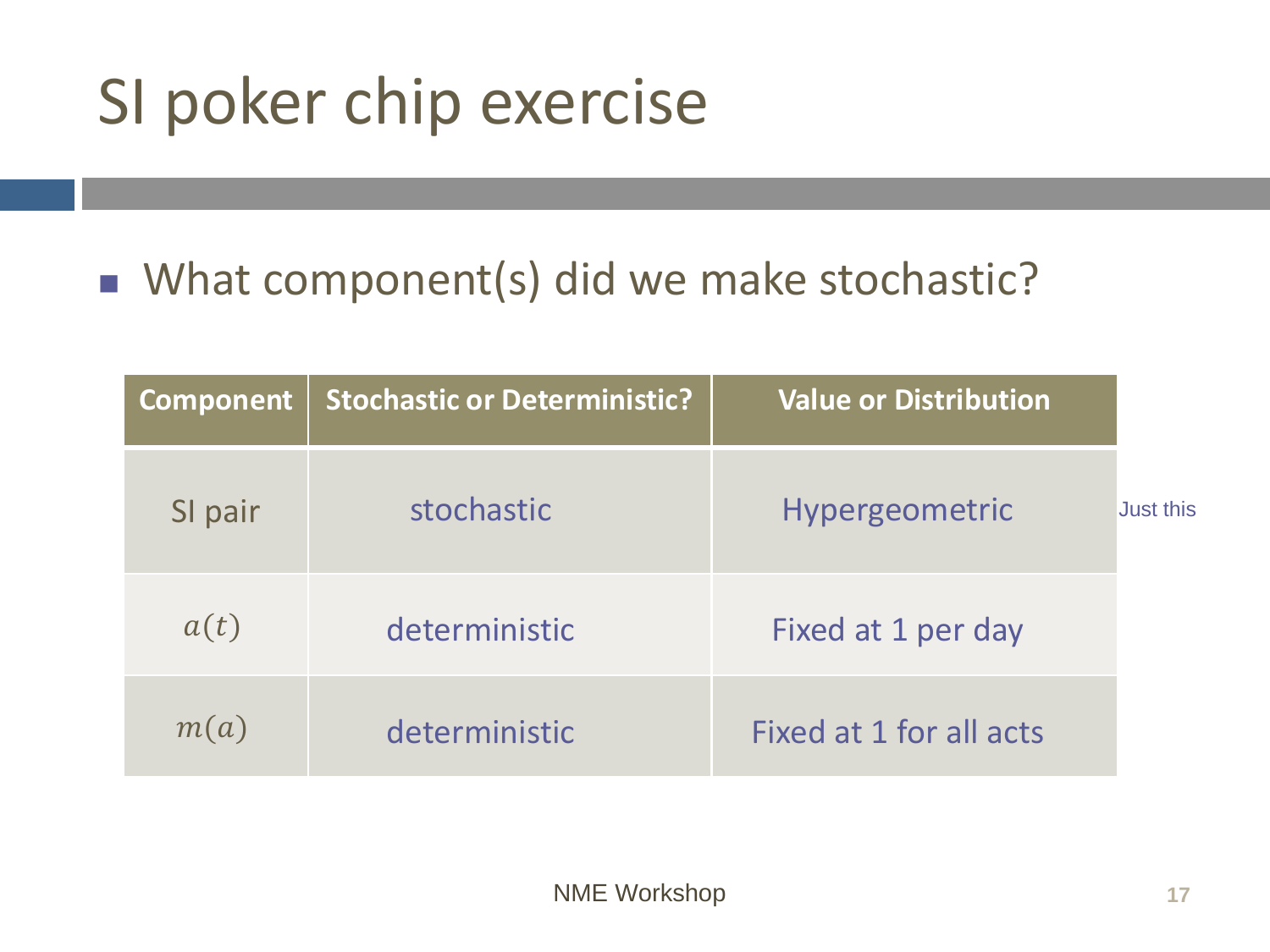### SI model comparison

### ■ You'll run this in the next lab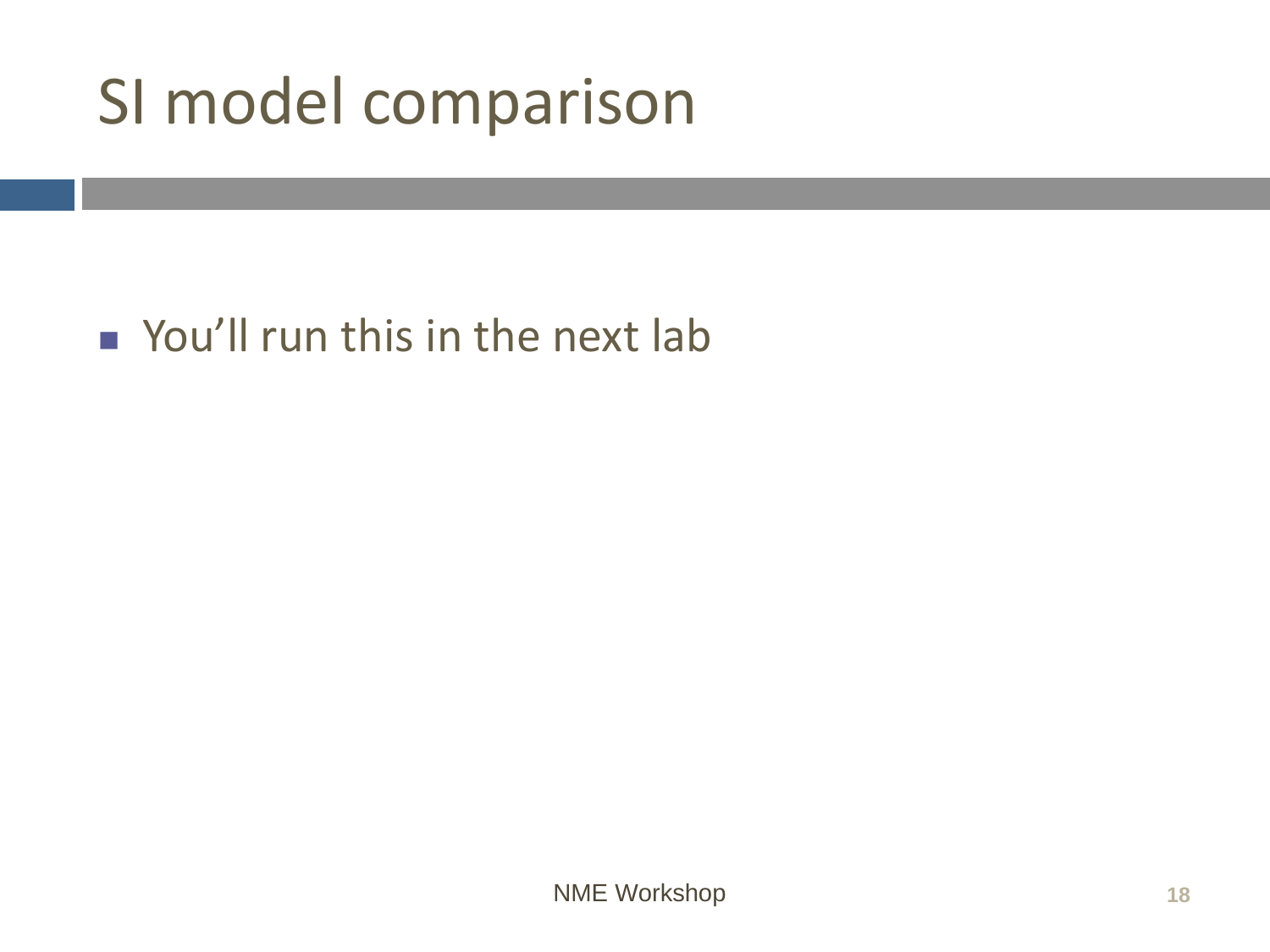### Finally, the SIR model

Now there are two transitions

- **· Infection, which drives incidence** 
	- As before
- Recovery, which drives the prevalence of immunity
	- For each infected case, whether it recovers at this timestep  $\mathbf{r}(t)$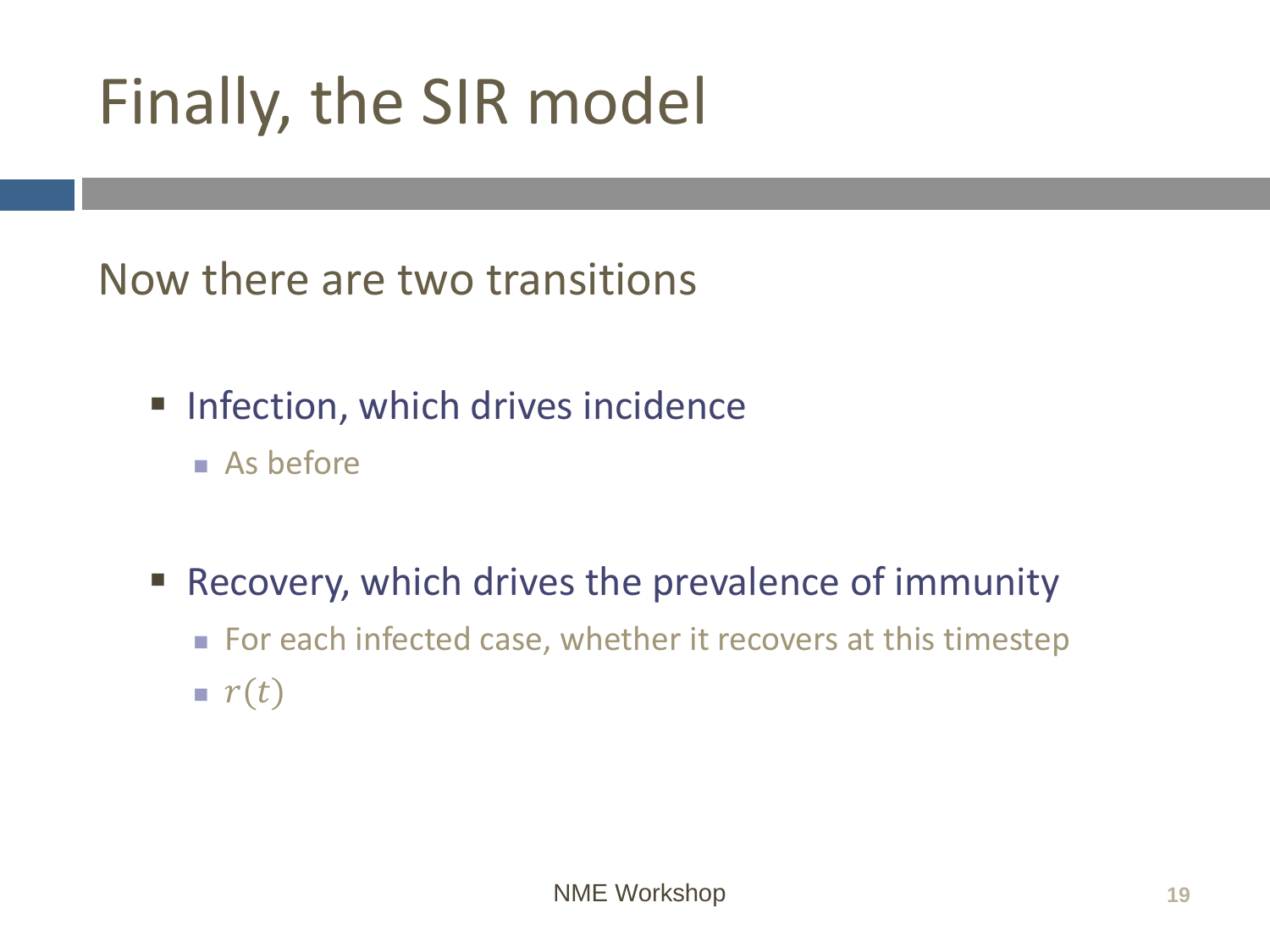### Stochastic SIR model

#### ■ Add another component to the SI list

| <b>Component</b> | <b>Attributes</b>                                                                          | <b>Distribution</b>                                                          |
|------------------|--------------------------------------------------------------------------------------------|------------------------------------------------------------------------------|
| SI pair          | Draw two chips without<br>replacement from a finite<br>population                          | Hypergeometric<br>Not approx. Binomial $(n, p)$ for large n,<br>see appendix |
| a(t)             | Z+, optional maximum                                                                       | Binomial<br>if max is 1 act per pair                                         |
| m(a)             | $\{0,1\}$ , like a coin flip                                                               | $Bernoulli(\tau)$                                                            |
| r(t)             | $\{0,1\}$ , a coin flip (at each<br>time step)<br>Or Z+ if D drawn at time<br>of infection | $Bernoulli(\rho)$<br>or $Poisson(D = 1/\rho)$                                |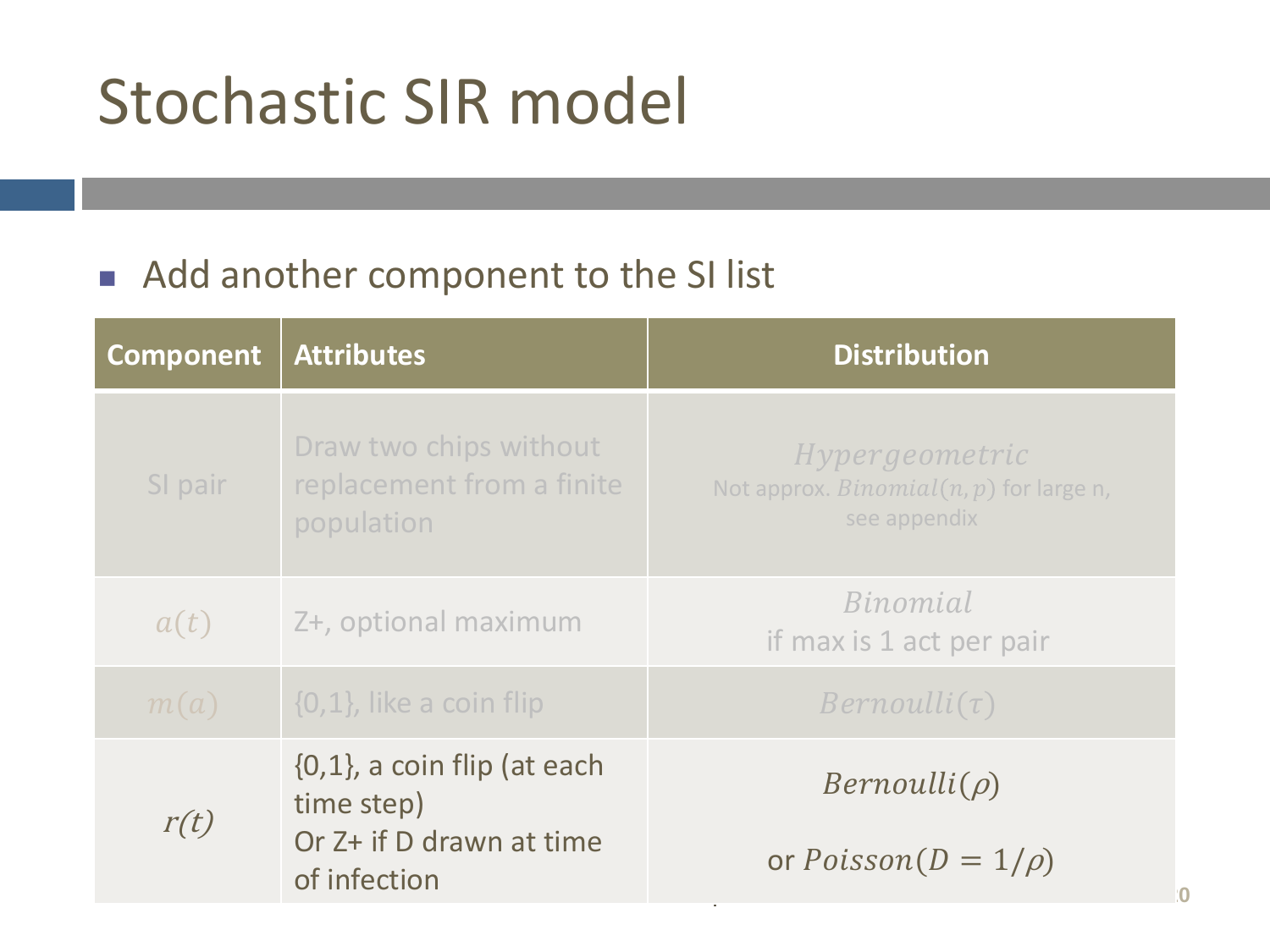### SIR poker chip exercise

#### ■ What component(s) did we make stochastic?

| <b>Component</b>          | <b>Stochastic or Deterministic?</b> | <b>Value or Distribution</b> |                           |
|---------------------------|-------------------------------------|------------------------------|---------------------------|
| SI pair                   | stochastic                          | <b>Hypergeometric</b>        | <b>Still</b><br>just this |
| a(t)                      | deterministic                       | Fixed at 1 per day           |                           |
| m(a)                      | deterministic                       | Fixed at 1 for all acts      |                           |
| $\boldsymbol{\mathsf{D}}$ | deterministic                       | Fixed at 10 days             |                           |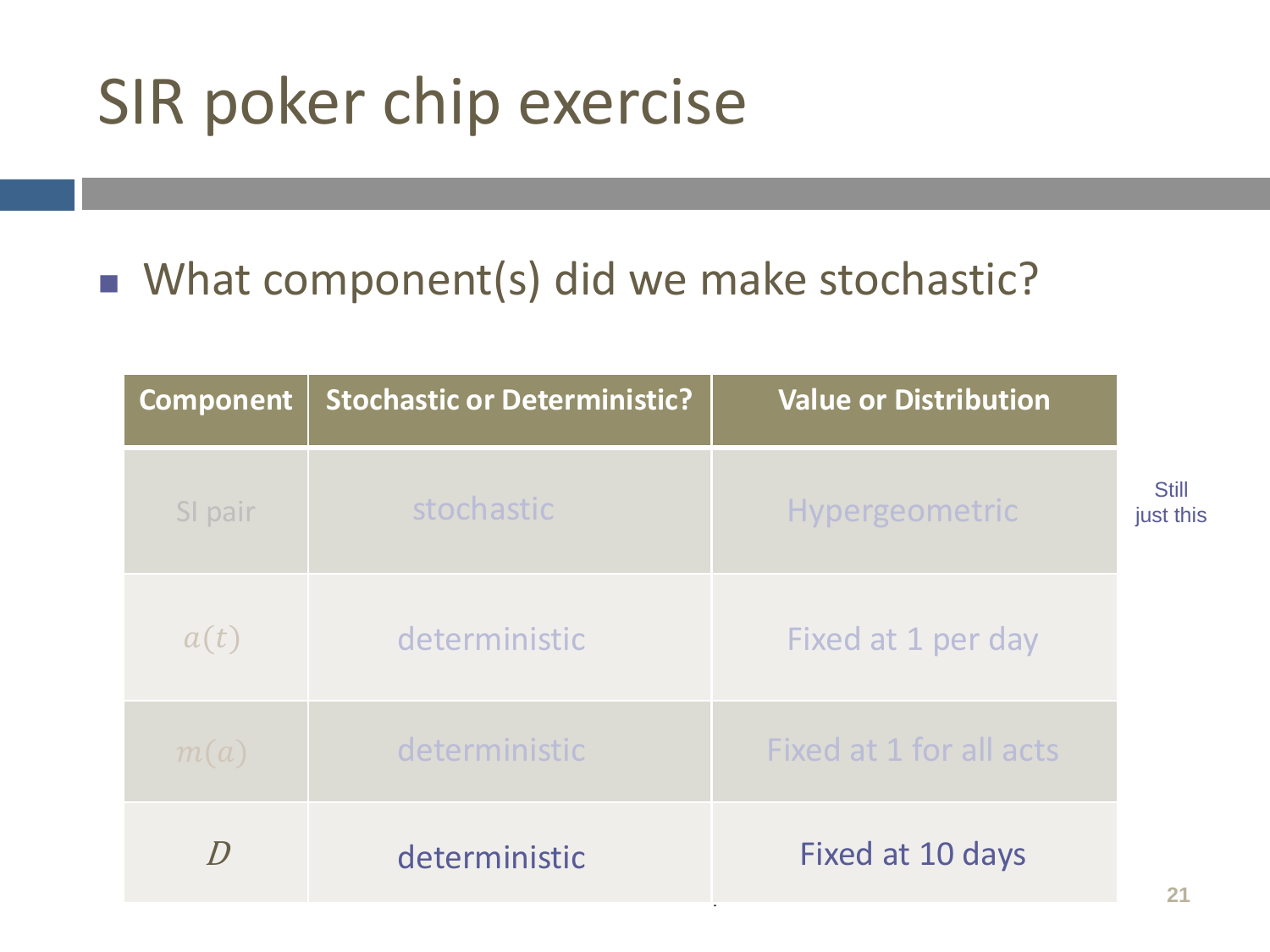# DCM SIR model (by comparison)

#### ■ The flows are:

■ Incidence(t) =  $|\alpha \tau|$  \*

$$
\text{Recoveries(t)} = \begin{vmatrix} \rho & \rho \end{vmatrix}
$$





#### In both flows

- The parameters are *rates*, not probabilities
- Applied to aggregate compartment stocks, which may be fractional
- The outcome flow values can also be fractional

#### **And at each point in the time series the outcome values are always the same**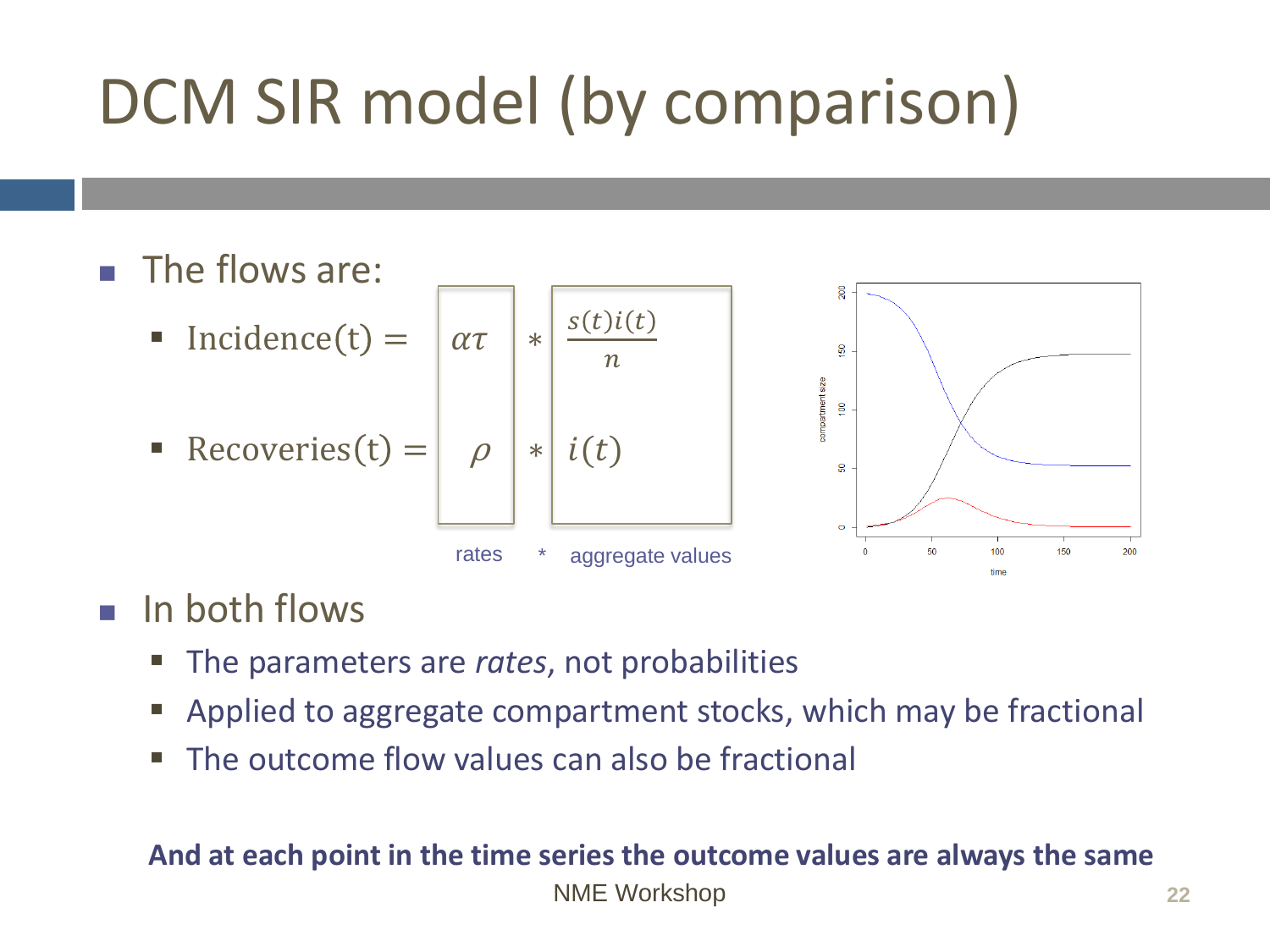# **<sup>23</sup>** How are ICMs implemented?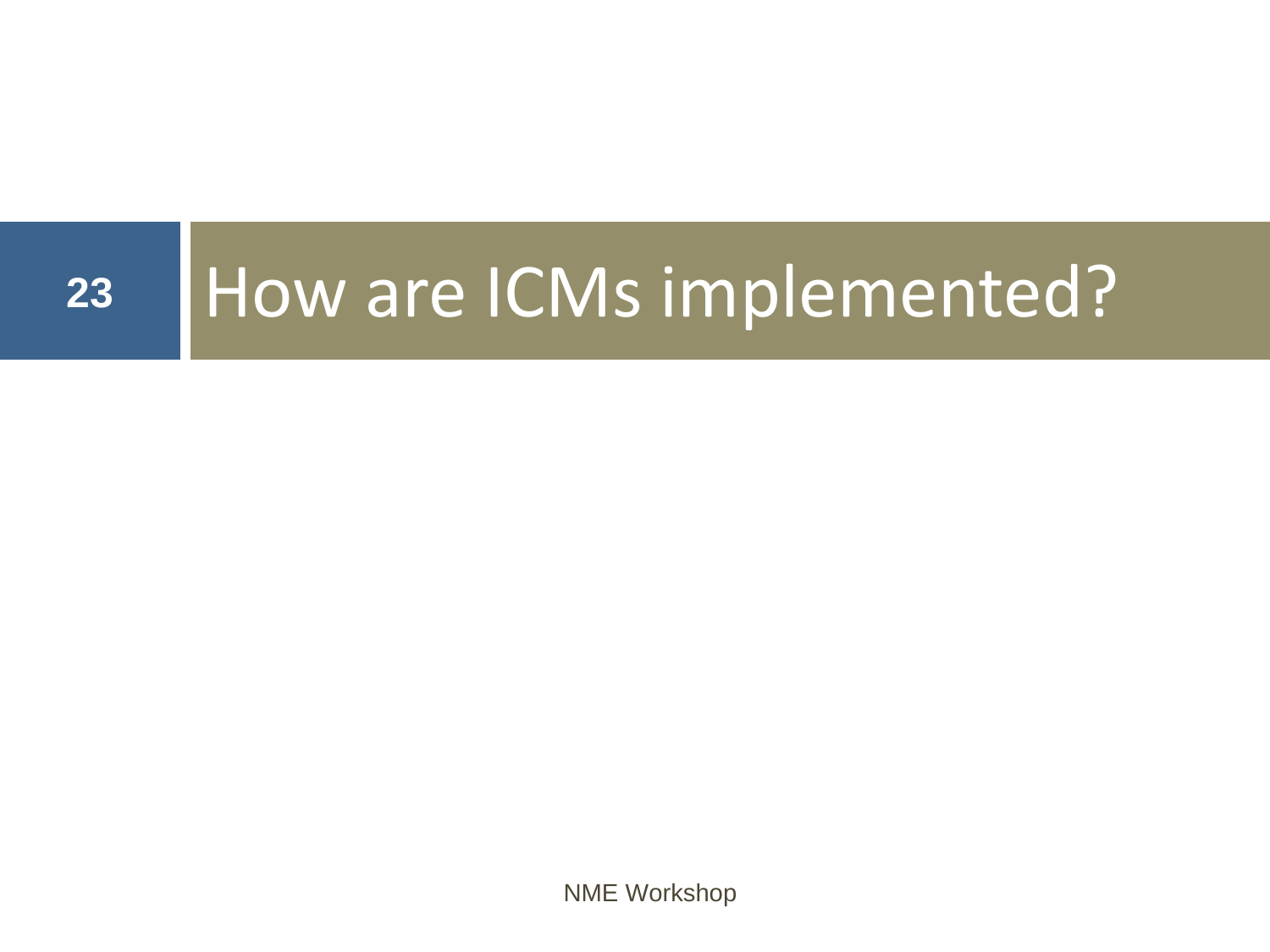### A simple algorithm

At least it's simple for the poker chips:

- Replicate each step
- In a line of code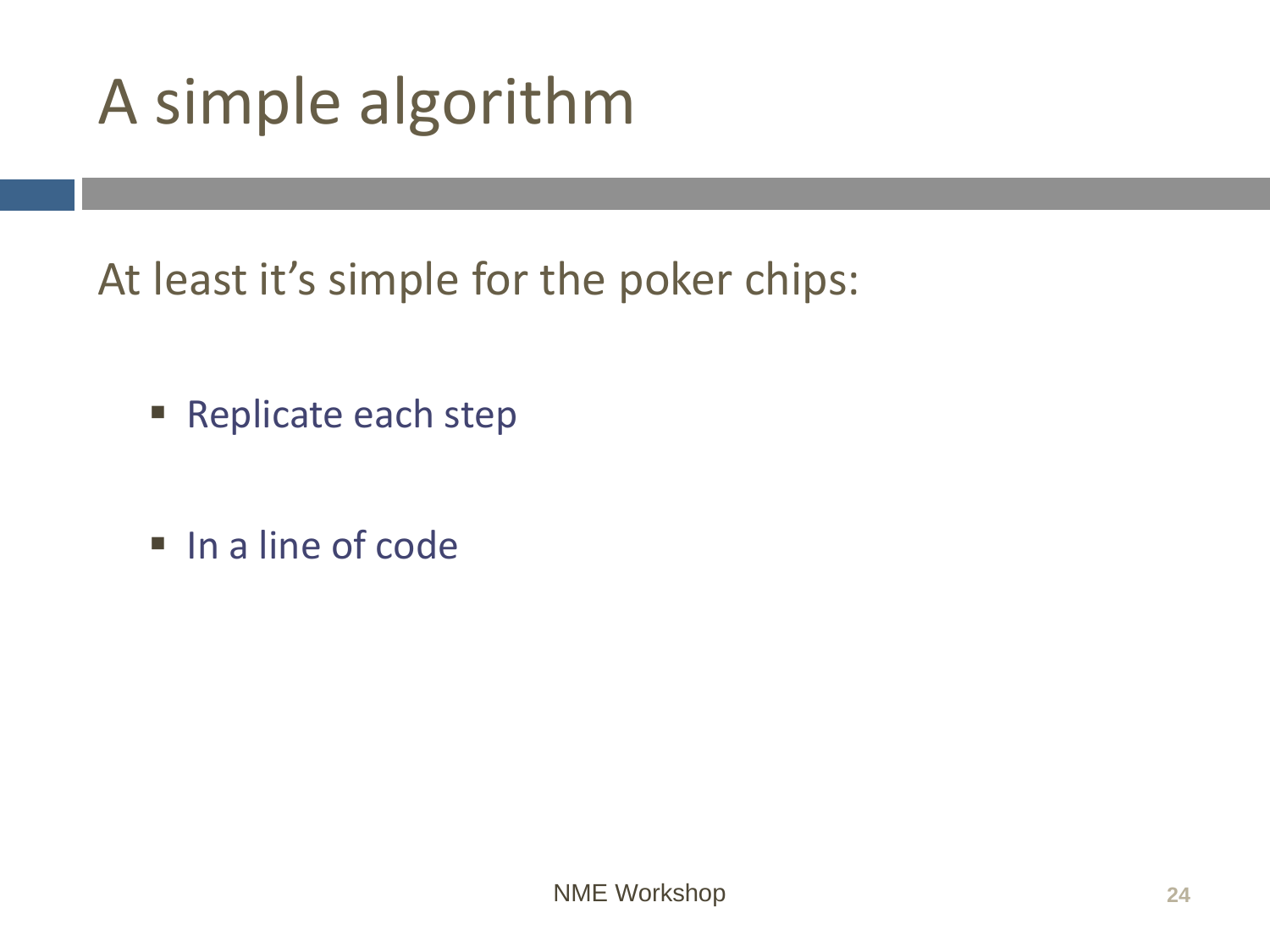### ICM SIR pseudocode

```
# Initial conditions
     # create individuals
     # assign status (S, I)
# Simulate epidemic
for (at=1:num.timesteps) {
     # infection
          # draw the number of acts for that step
          # draw 1 pair of elements for each act
          # filter to just the discordant SI pairs
          # flip coin for each pair to determine transmission (or not)
          # do bookkeeping for new infections
     # recovery
          # identify infected elements
          # flip coin for each case to determine recovery
          # do bookkeeping for recoveries
}
# process output
```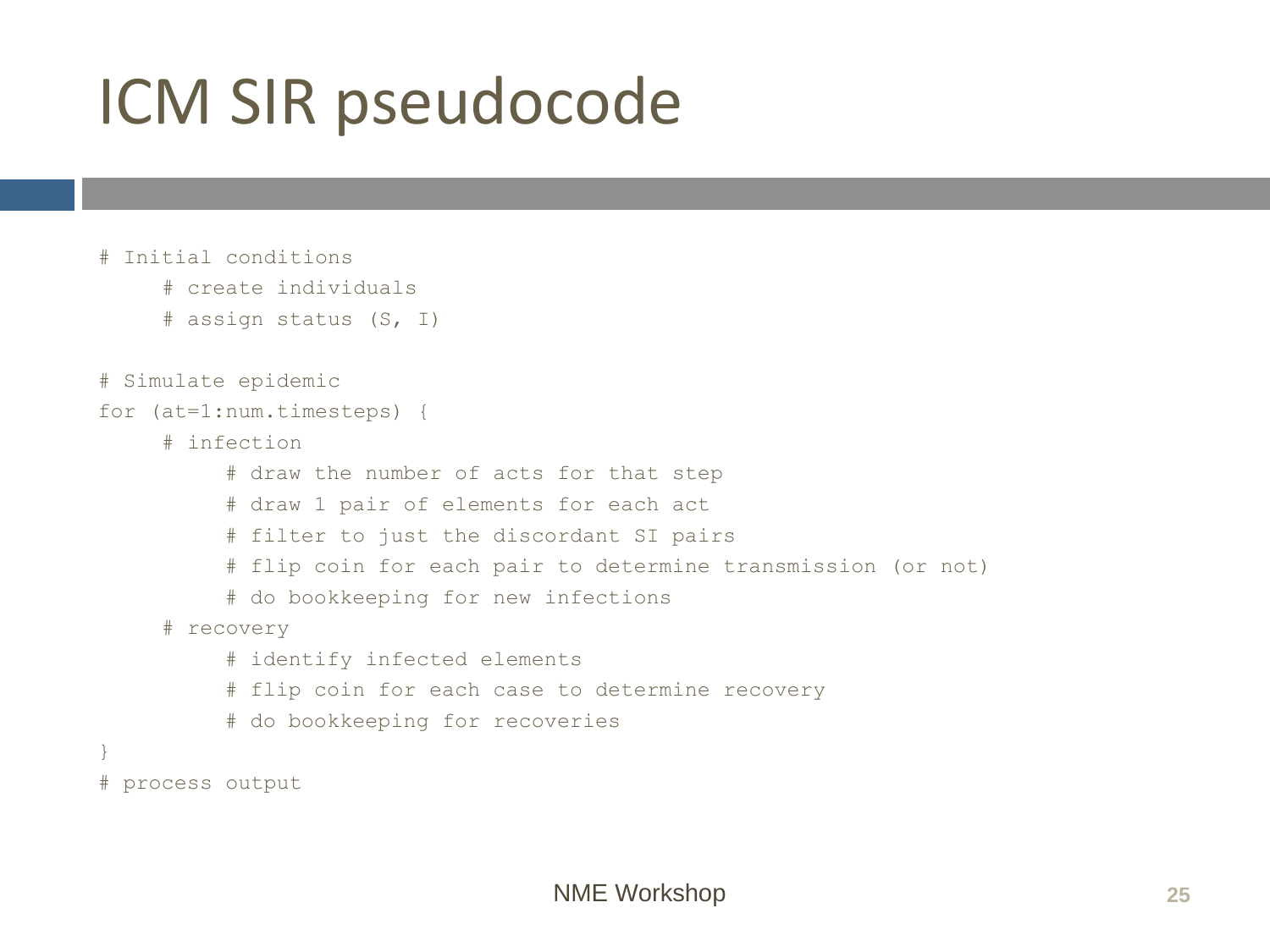### ICM SIR code

- The appendix to this slideset has some actual code
	- $\blacksquare$  It's the code used in the EpiModel  $epiweb$  (icm) shiny app
	- All fits on one page (albeit in small type)
- $\blacksquare$  You'll use the  $epiweb(icm)$  shiny app in the next lab
	- It's a GUI, so you won't see the code
	- But now you know what's going on behind the curtain  $\odot$
- We'll move on to network models after the lab
	- After a break for mid-day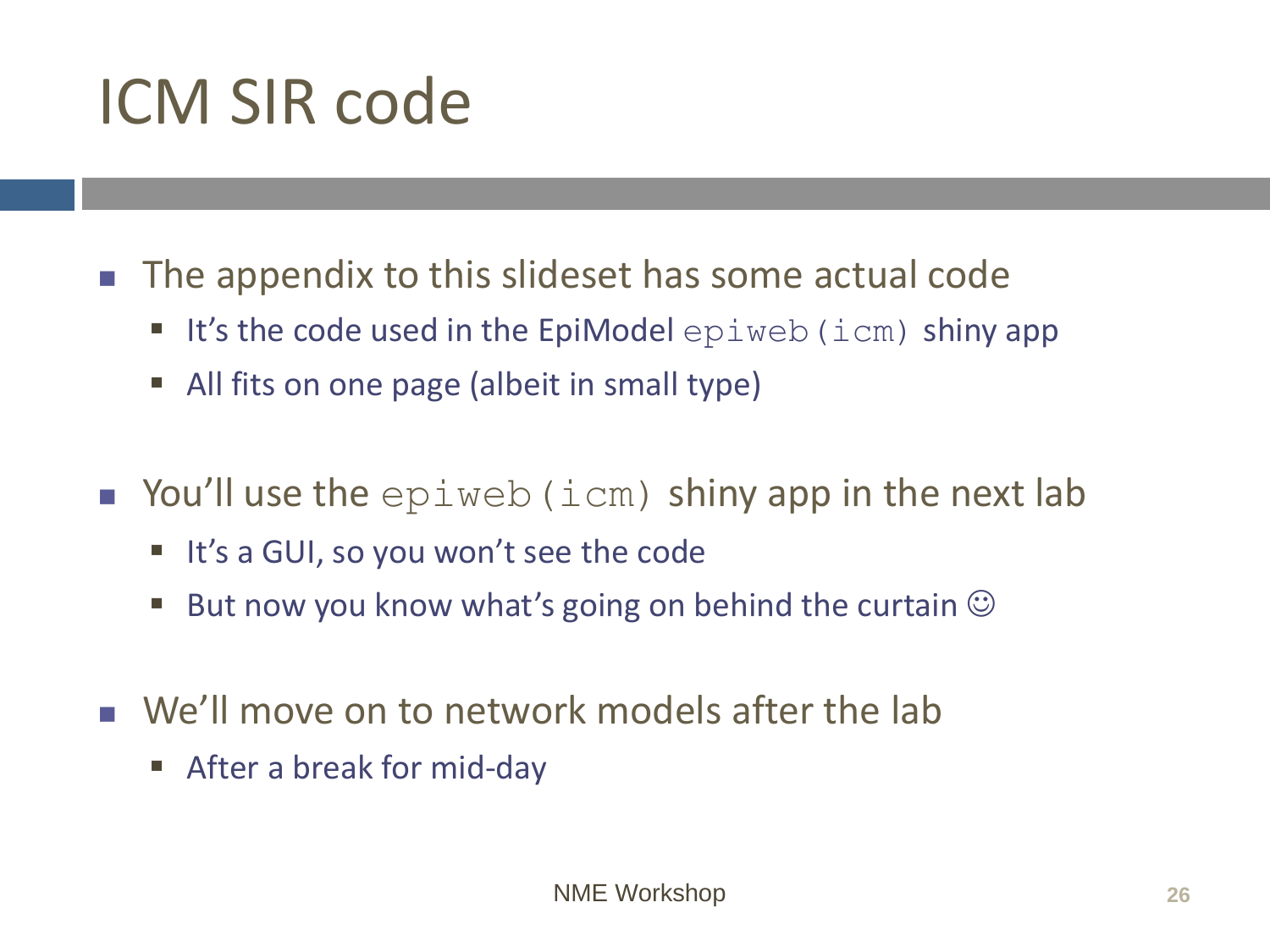### Summary

#### ■ Stochastic ICMs replace

- aggregate stocks with individual elements
- fixed rates with draws from a probability distribution
	- There can be a mix of rates and probabilities

### ■ Key benefits

- Insight into the inherent variability in a process
	- Highest at the beginning of an epidemic, and in small populations
- More control over "heterogeneities"
	- In both elements and transition processes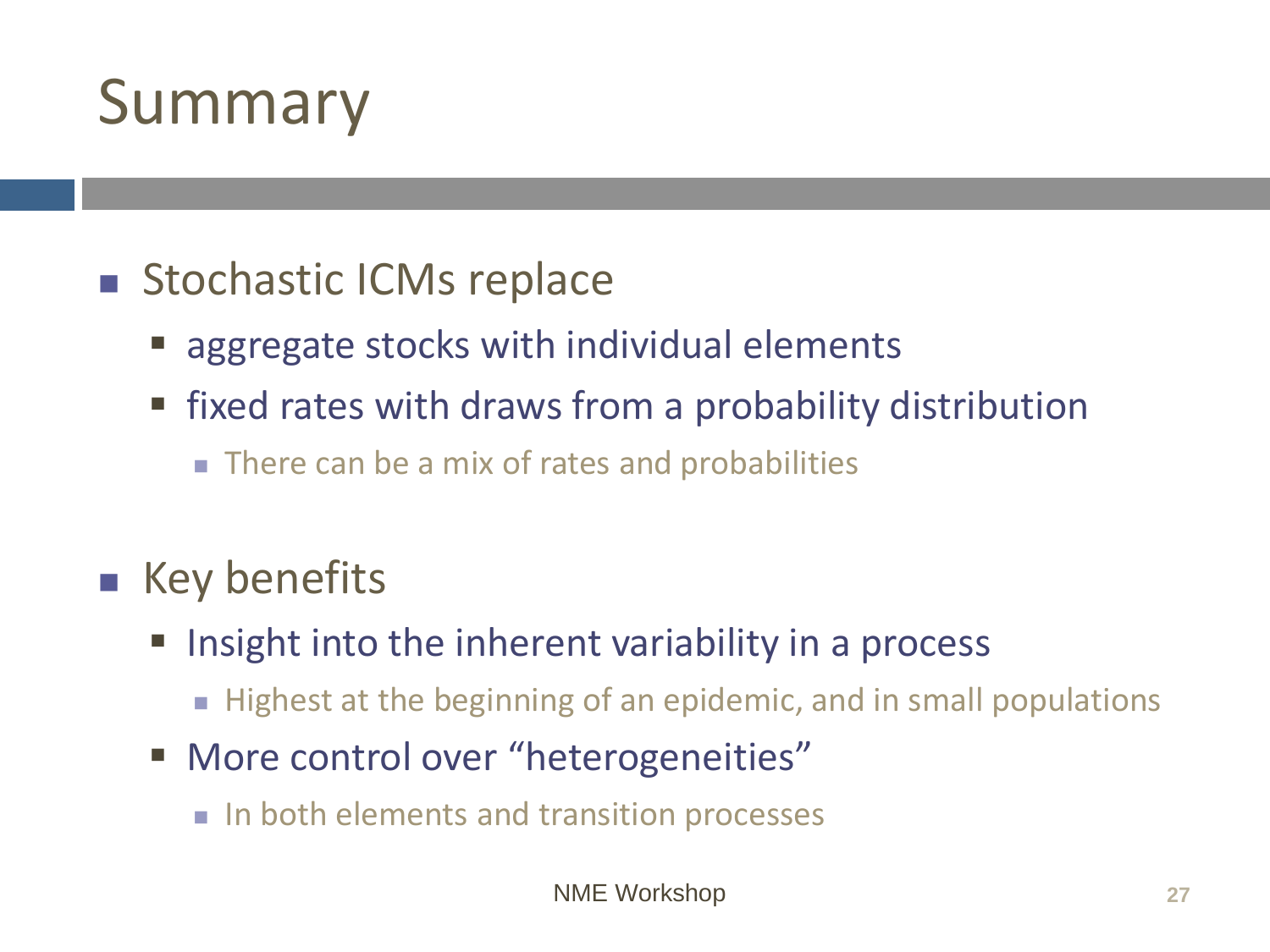# 28 To the ICM lab

### With EpiModelWeb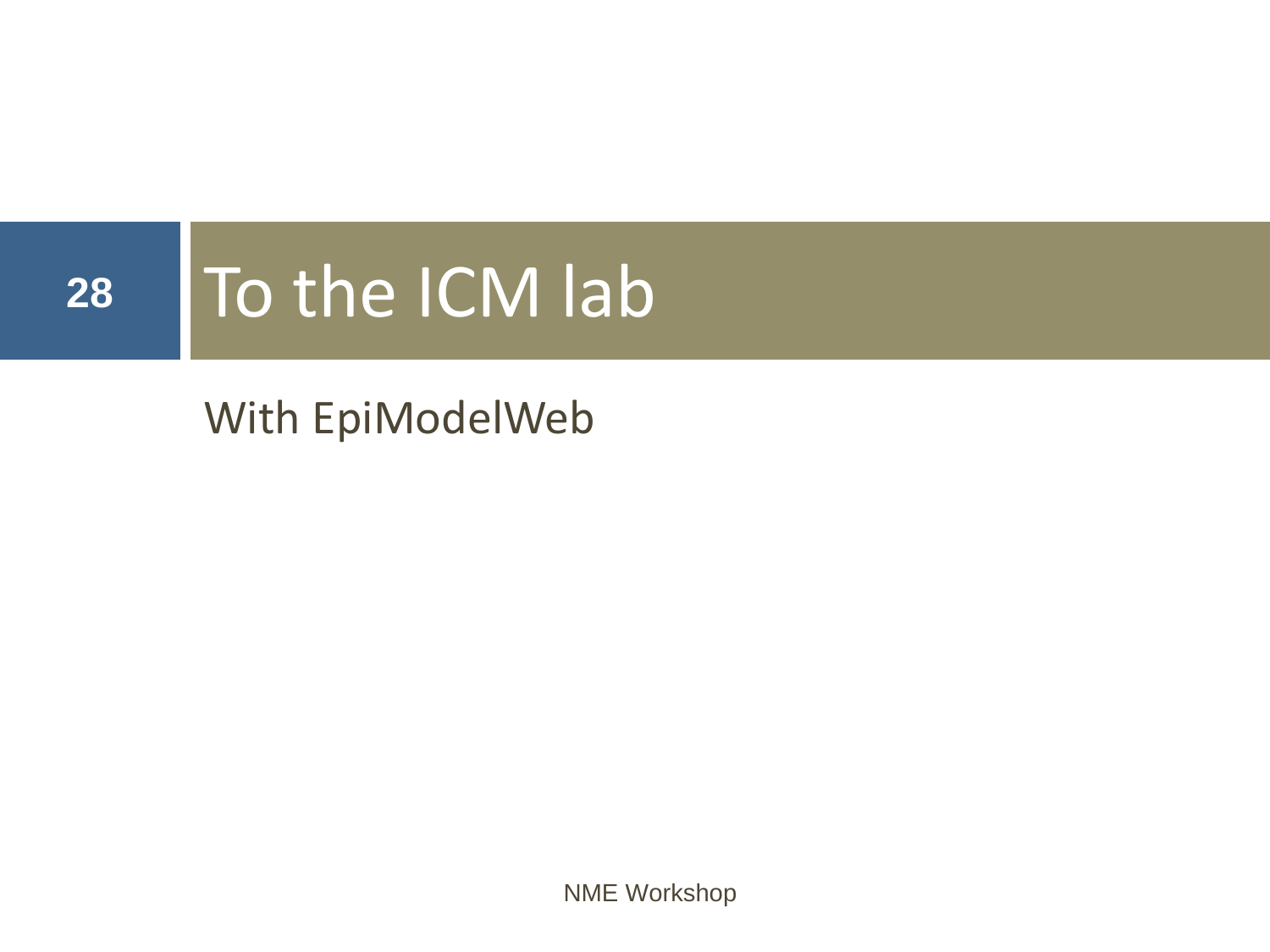# **<sup>29</sup>** Appendices

- 1. Stochastic compartmental models
- 2. Hypergeometric distribution derivation
- 3. Stochastic iCM code from epiweb(icm)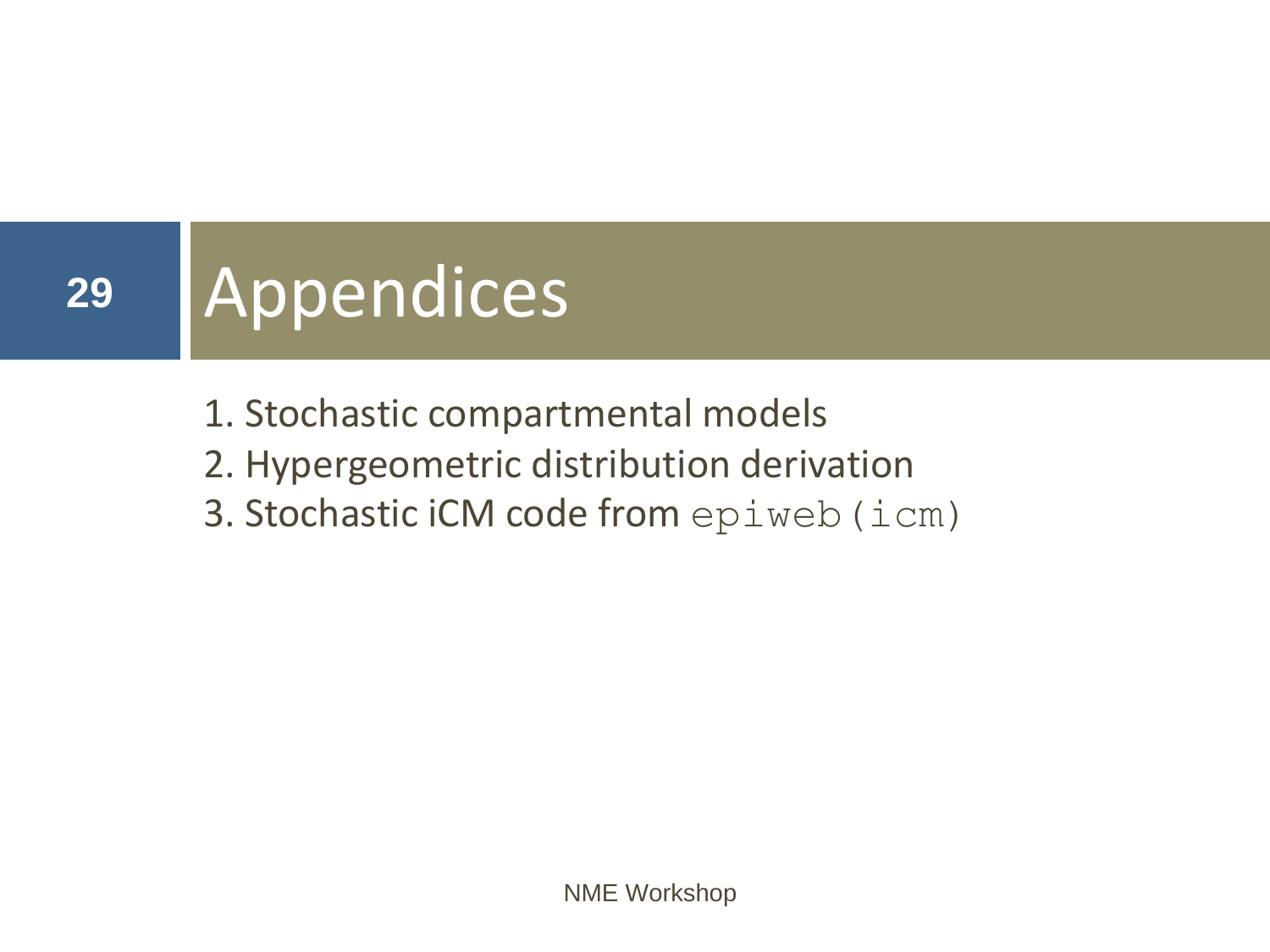# **<sup>30</sup>** 1. Stochastic Compartmental Model

### All about the transitions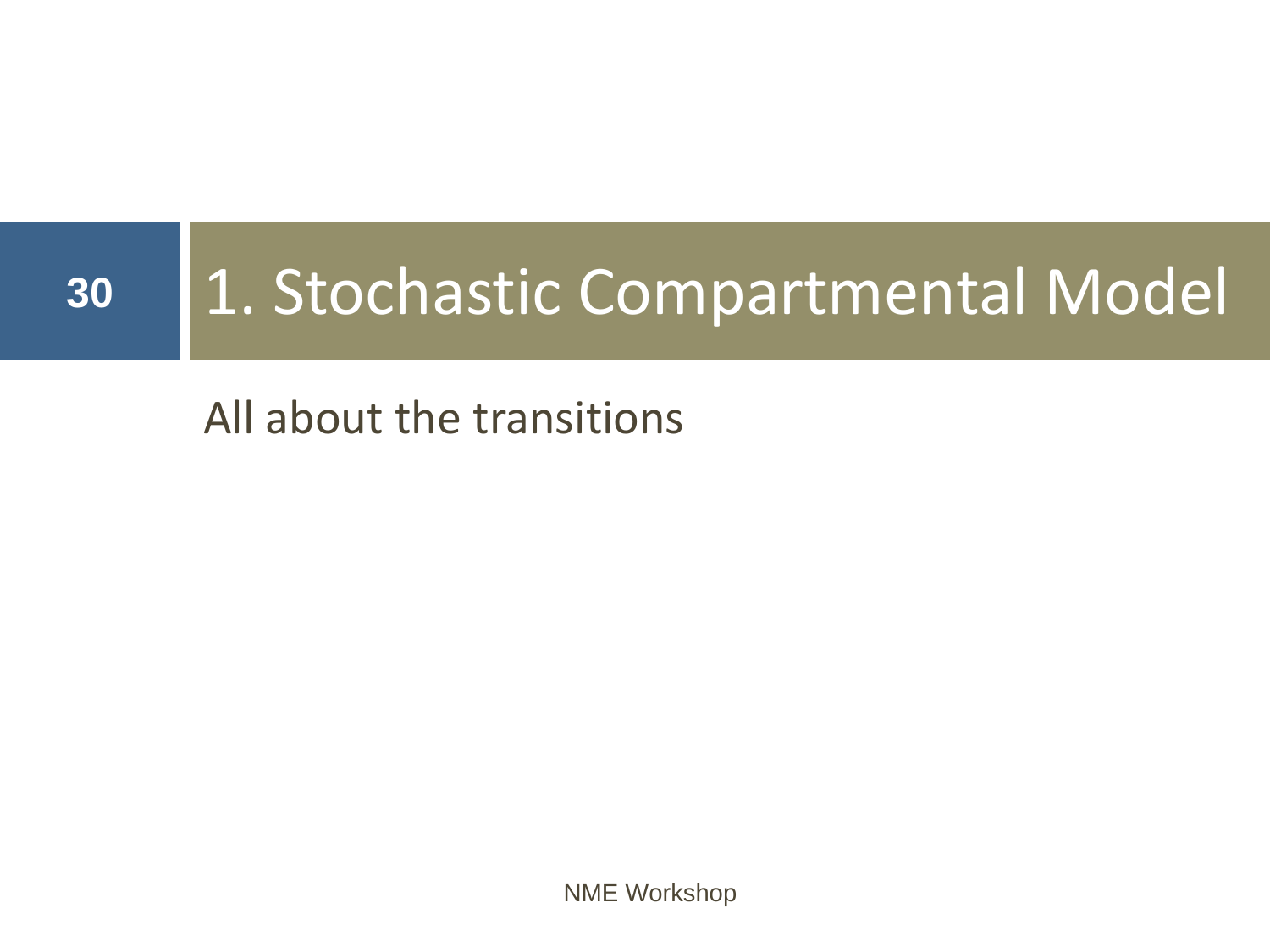- This is not a common framework
- But it's useful for understanding the continuum **From purely deterministic, to purely stochastic**
- And it does provide one way to generate variability in DCM outputs
	- **E** Variability helps you quantify your uncertainty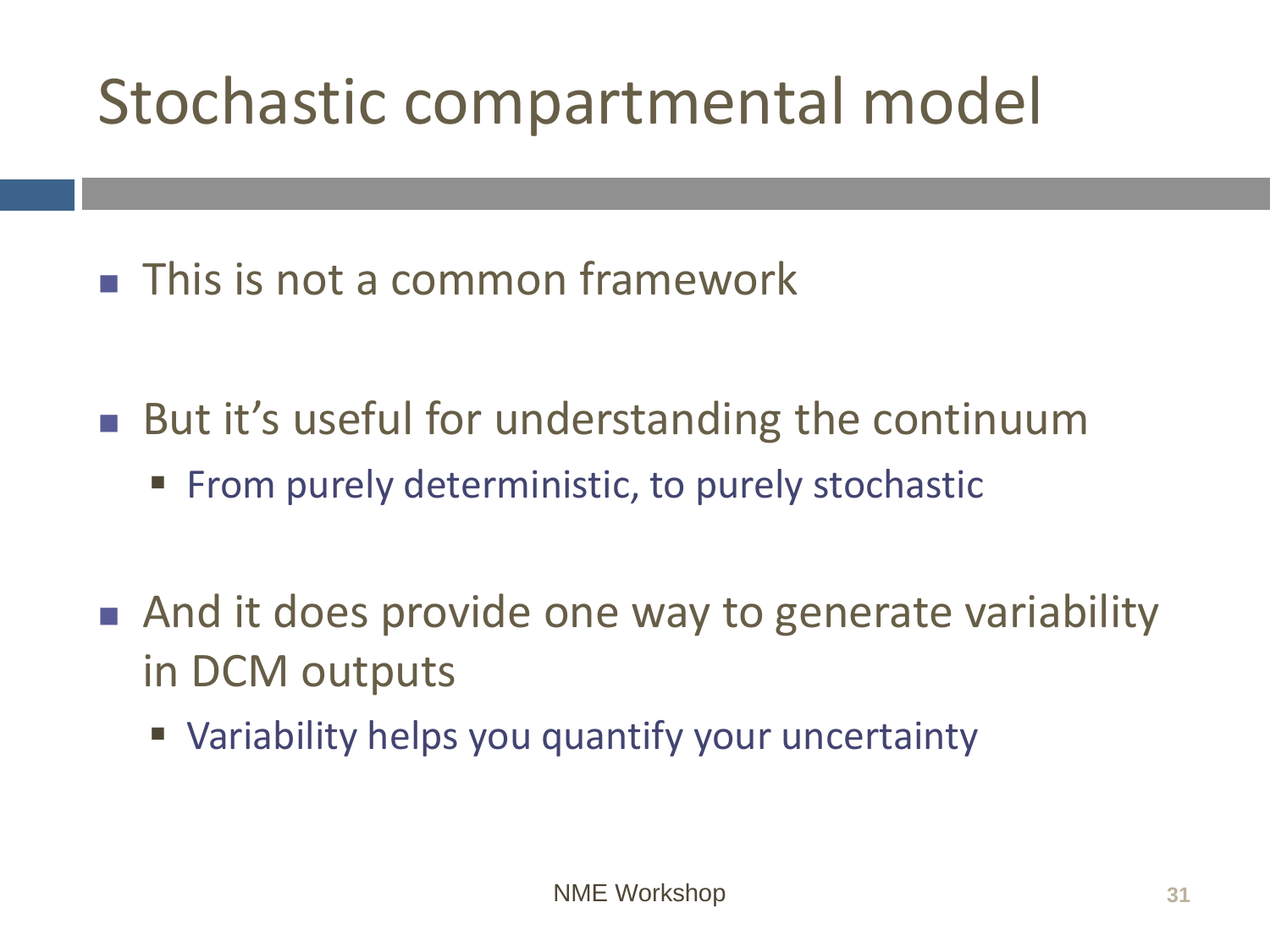- How can you make a compartmental model stochastic?
	- By making the transition rate parameters or "flows" in the model stochastic
- Consider a simple proportional growth model
	- **EXTER:** only I is tracked; population has an infinite number of susceptibles
	- **Transition rate parameters**: only  $\beta$ , the average growth rate of infection
- As a compartmental model, this would be:

 $i(t + 1) = i(t) + \beta i(t)$  so:  $incidence(t) = i(t + 1) - i(t) = Bi(t)$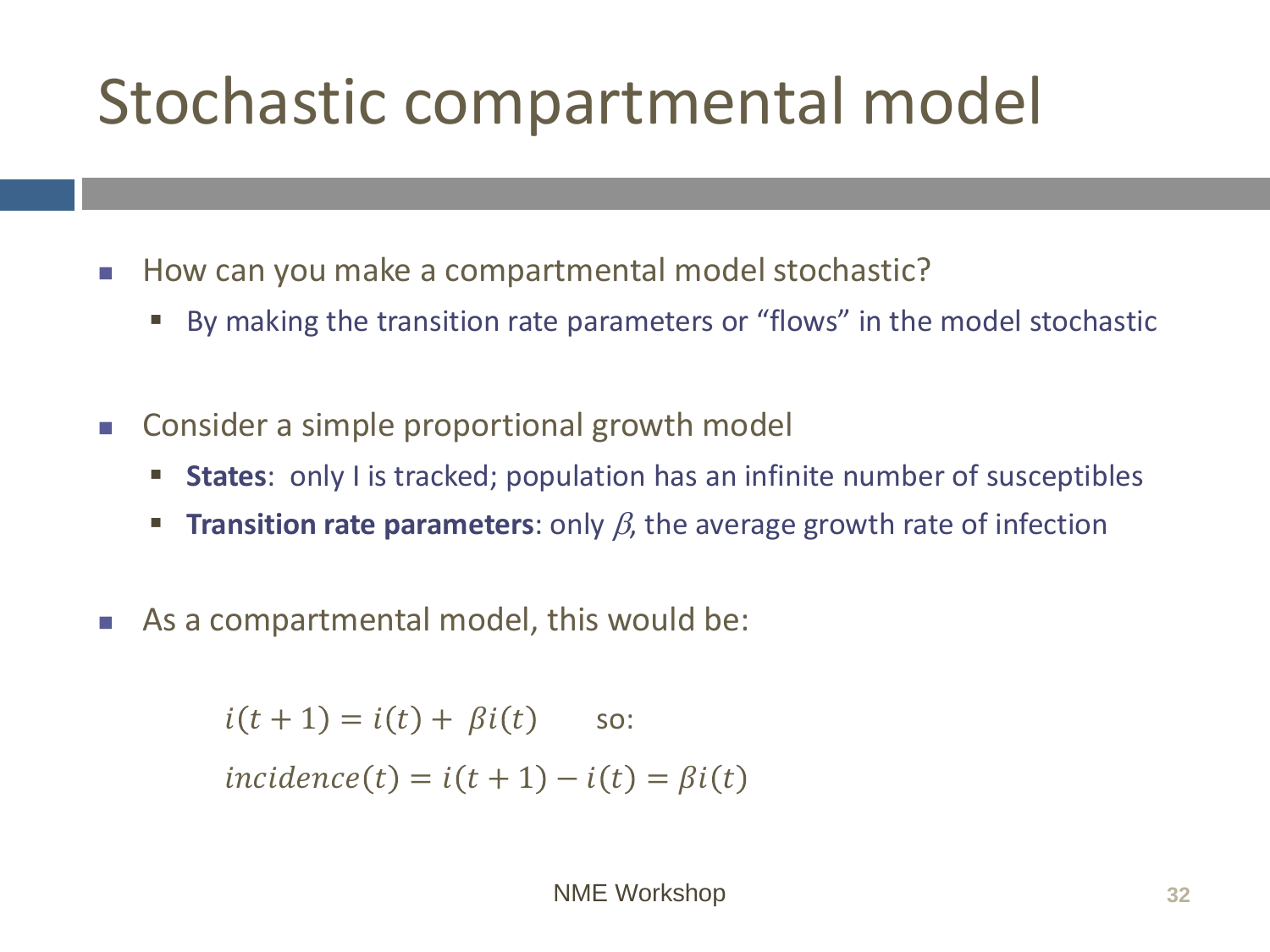| <b>Deterministic</b>                                      | <b>Stochastic</b>                                                                      |
|-----------------------------------------------------------|----------------------------------------------------------------------------------------|
| $incidence(t) = \beta i(t)$                               | $P(incidence(t) = k) = P(k   \beta, i(t))$                                             |
| Fixed rate of new infections per<br>prevalent case $i(t)$ | Stochastic number of new infections per<br>prevalent case $i(t)$                       |
| determined by a rate $\beta$                              | drawn from a probability distribution<br>with an expected value (mean) of $\beta i(t)$ |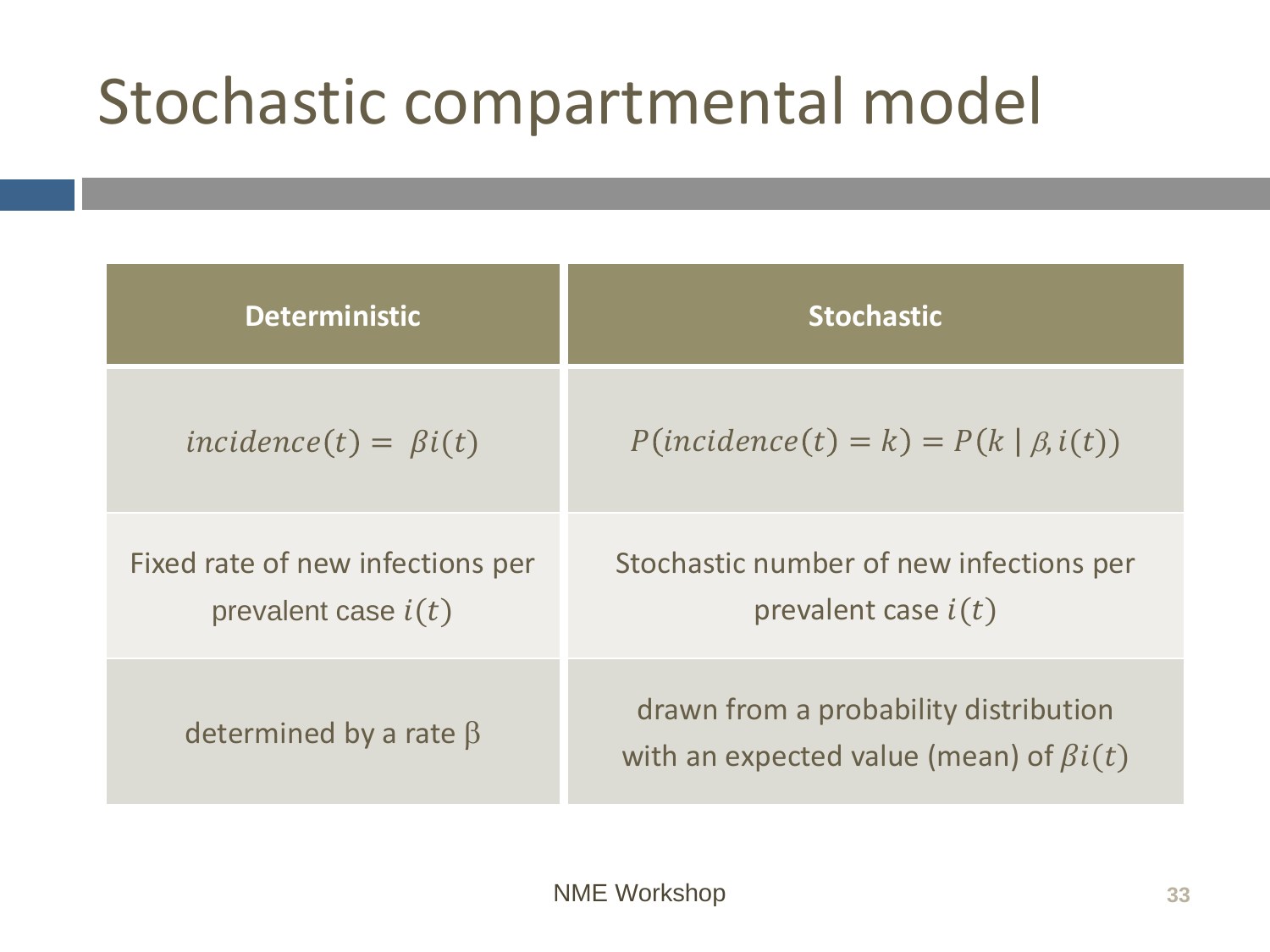- $\blacksquare$  What does  $P(k|\beta, i(t))$  equal?
	- Depends on the model you choose for the probability distribution  $P(\bullet)$
	- Probability of what? That the count of new infections  $= k$  at time t
- So what kind of distributions are appropriate?
	- **•** proper probability distributions ( $\sum_k P(k) = 1$ )
	- For discrete random variables ( $k$  takes integer values only)
	- non-negative integers only
- So the Poisson distribution is appropriate here too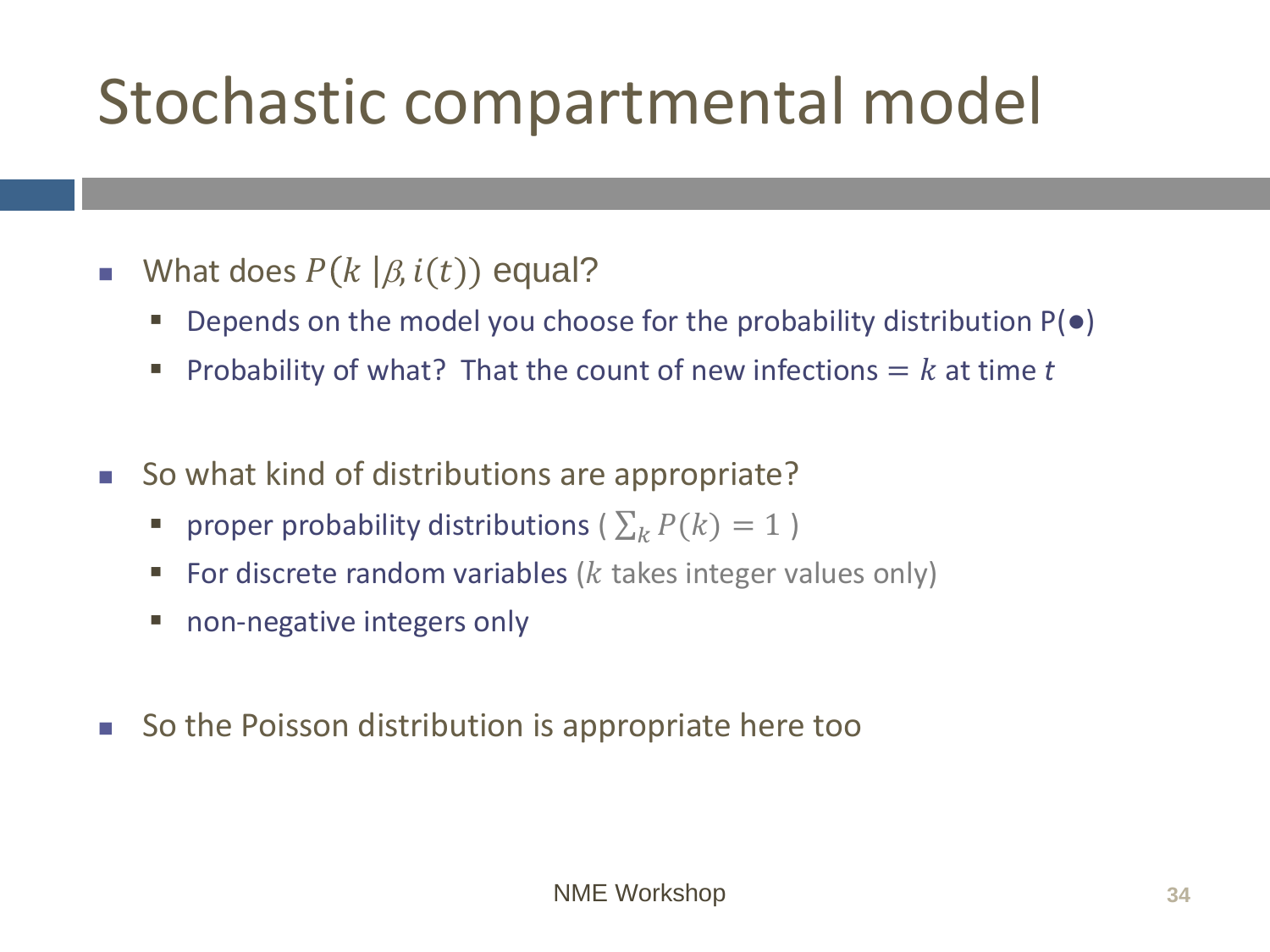

Each line represents a different realization of the epidemic trajectory for  $\beta = 0.05$ ,

with  $incidence(t)$  a stochastic draw from a Poisson( $\lambda = \beta i(t)$ ) distribution

- This is one way to add stochasticity to a compartmental model
	- **•** Provides a means to quantify the potential variation in outcomes
- But note that we are still only counting aggregates there are no explicitly represented individuals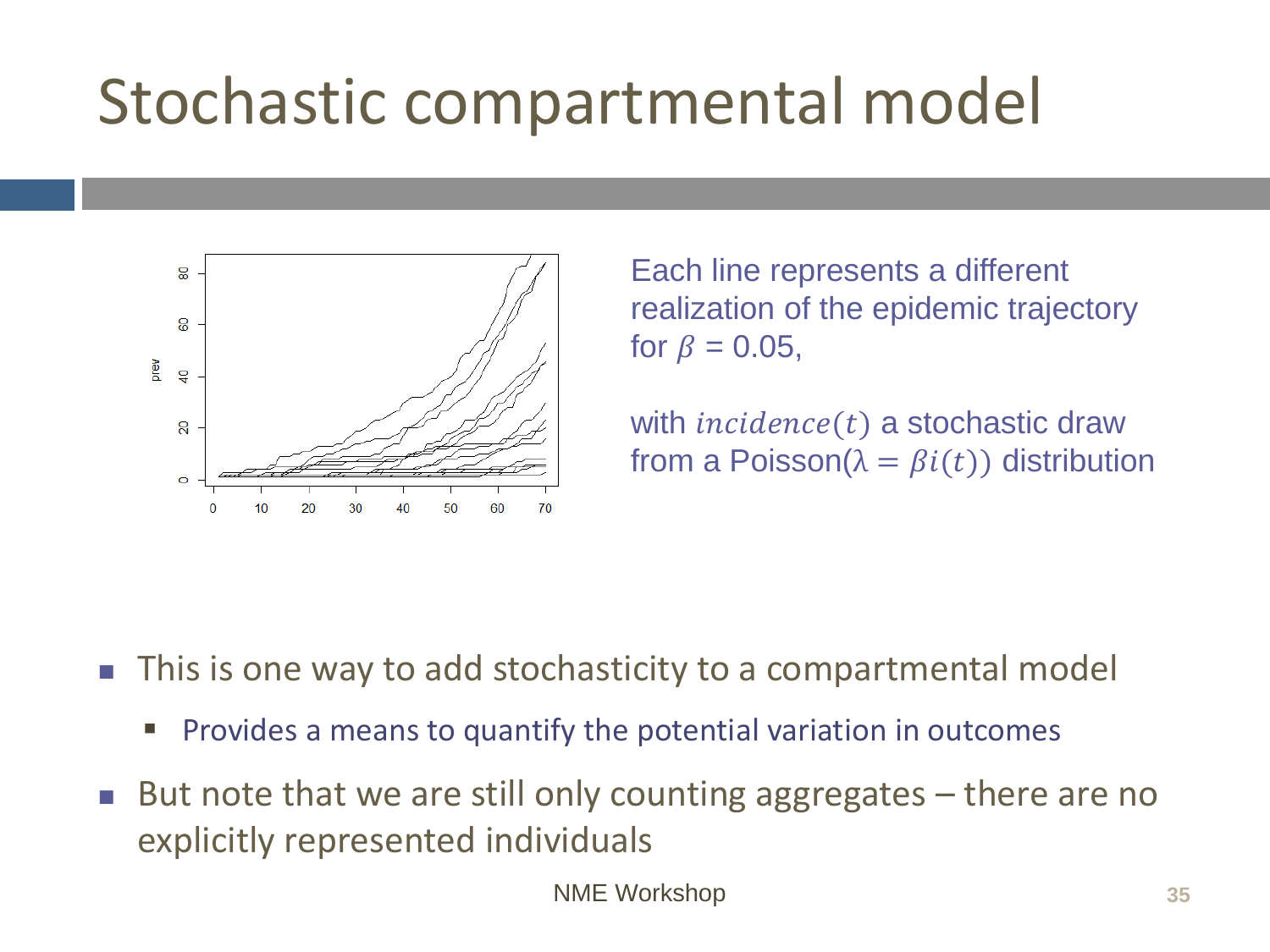# **<sup>36</sup>** 2. Hypergeometric distribution

Deriving the probability of choosing an SI pair See Wikipedia for a good overview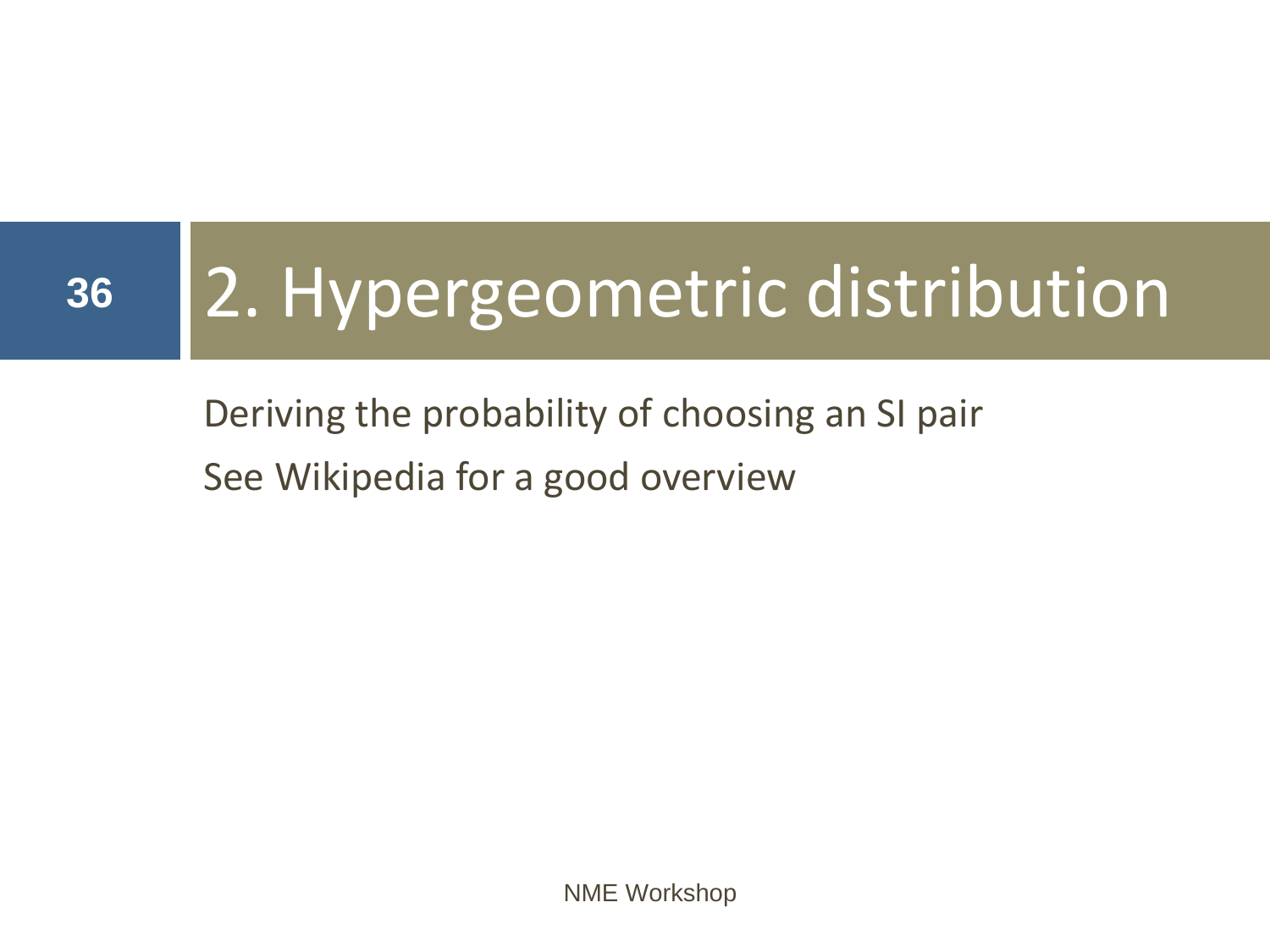# What is the probability of an SI pair?

#### ■ For each draw:

- Fixed  $N$  ( =  $S(t)$  +  $I(t)$ )
- Draw one chip, then the second without replacement
	- Think of S as "success" and Las "failure"
	- $\blacksquare$  Possible outcomes: SS, II, SI (depending on  $(t)$ )
- The Hypergeometric distribution
	- It's not Binomial, because you draw without replacement
	- So the draws are dependent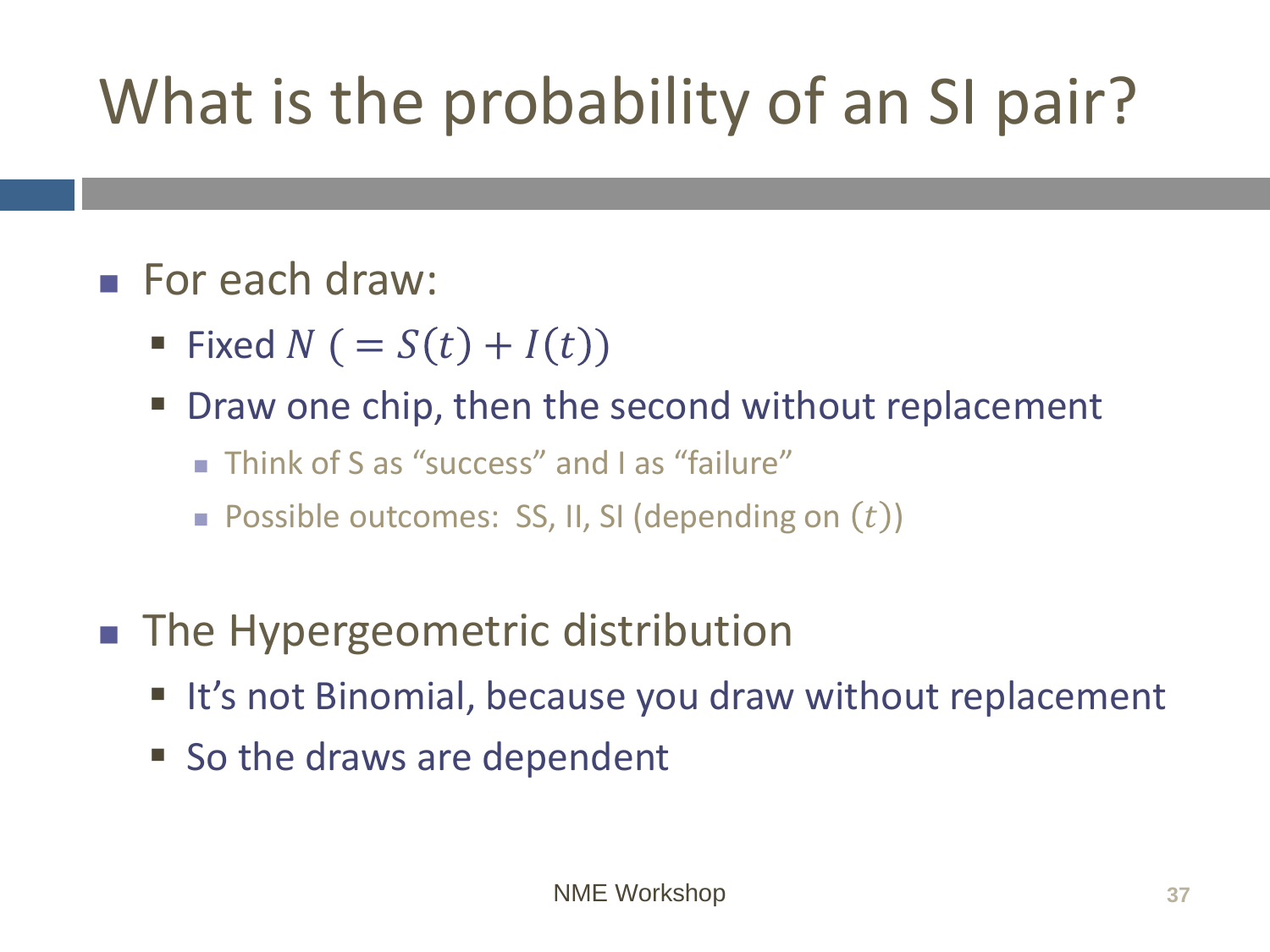### Hypergeometric derivation

Probability of the outcome:

event count sample space

- 1. Enumerate the sample space:
	- With 10 marbles, how many ways to pick 3? 10 3

#### 2. Count how many outcomes meet the condition (1R, 2G)?

- How many ways to pick 1 of the 6 reds?
- How many ways to pick 2 of the 4 greens?
- **E** How many ways for both of these to happen?  $\binom{6}{1}$ 1 4 2

So the probability is defined by:  $h(r=1; N=10, n=3, R=6) = \frac{(1/(2)}{(10)}$  $h(r=1; N=10, n=3, R=6) = \frac{(1)}{(10)}$ 2  $r = 1; N = 10, n = 3, R = 6$   $\equiv \frac{\binom{6}{1}\binom{4}{2}}{\binom{6}{2}}$  $= 3, K = 0$ )  $= \frac{10}{\begin{pmatrix} 10 \\ 3 \end{pmatrix}}$ 

6  $(4)$ 

 $\binom{4}{ }$ 

 $4 \mid$ 

3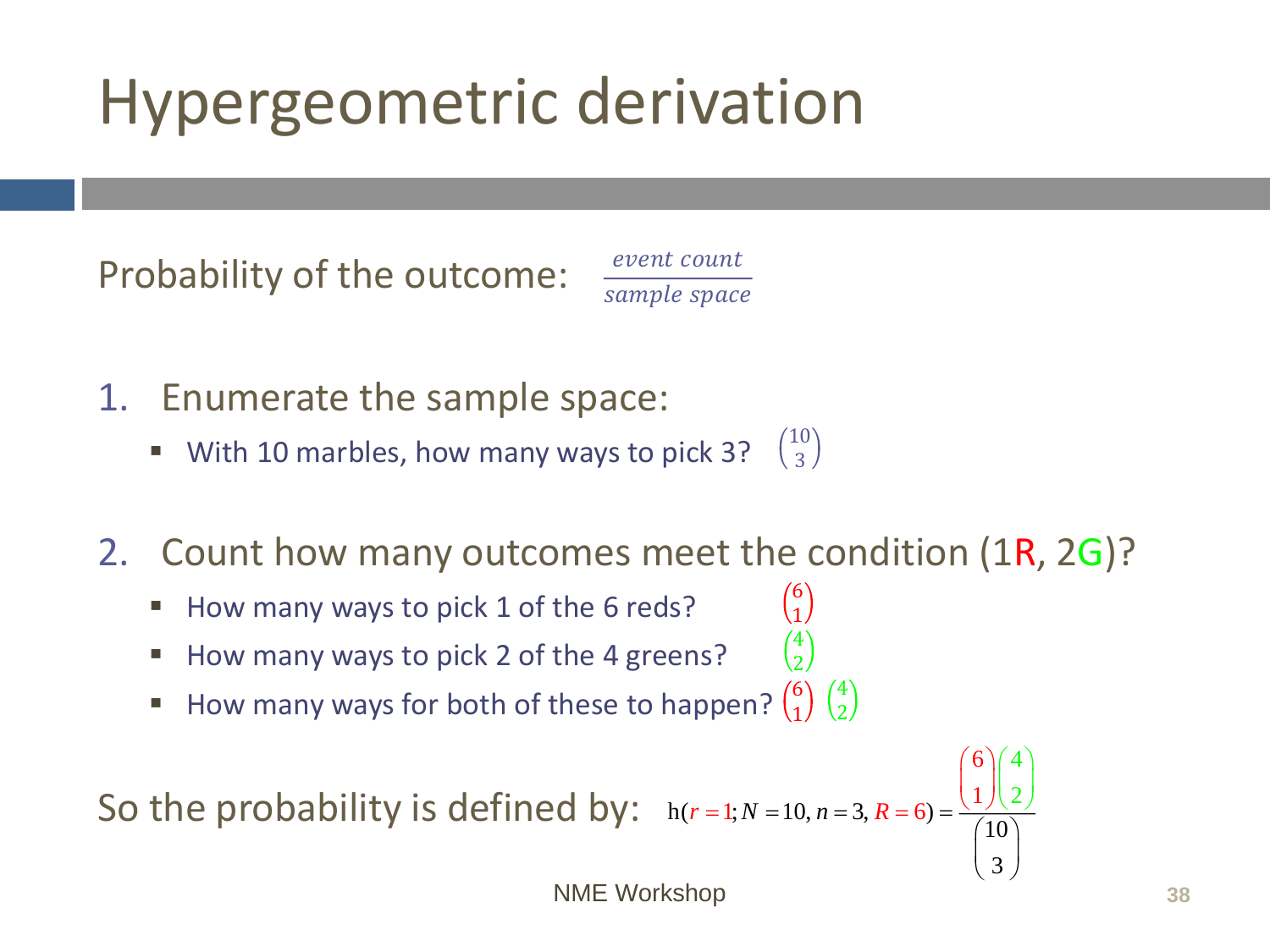### Hypergeometric PMF

#### ■ General form:

$$
h(x; N, n, K) = \frac{\binom{K}{x} \binom{N-K}{n-x}}{\binom{N}{n}}
$$

 $x =$  number of outcomes of interest (red balls drawn)

- $K =$  total number of possible outcomes of that type (6 red balls in urn)
- N = population of individual outcomes (total balls in urn)
- n = number of outcomes sampled (number of balls drawn)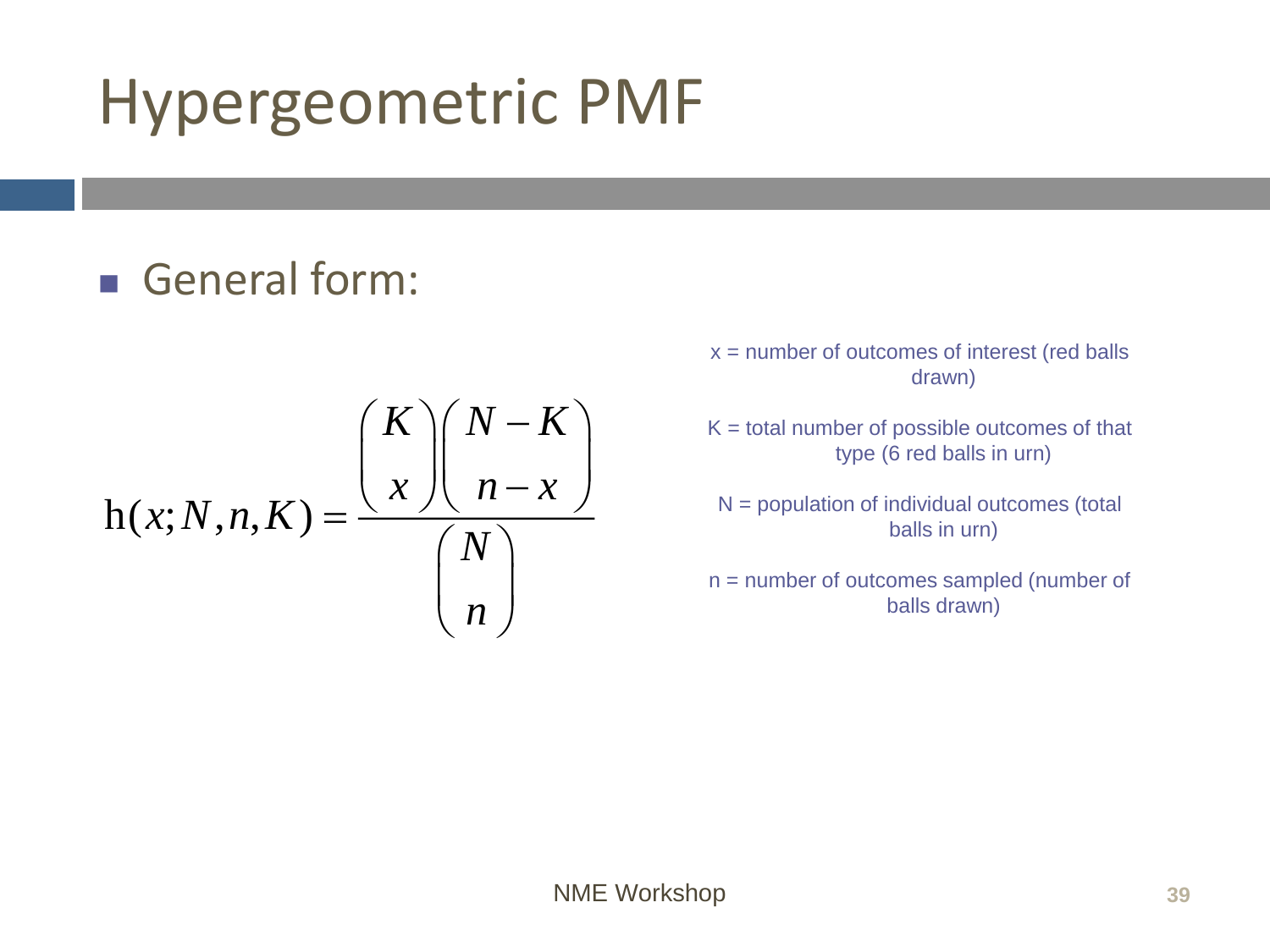### In the poker chip SI exercise

- We drew one pair each day
	- $N = 10 = S(t) + I(t)$
	- Draw 2, one chip from each state

$$
h(s = 1; 10, S(t), 2) = \frac{\binom{S(t)}{1} \binom{I(t)}{1}}{\binom{10}{2}}
$$





As you saw, the probability of drawing an SI pair changed (stochastically) as the epidemic progressed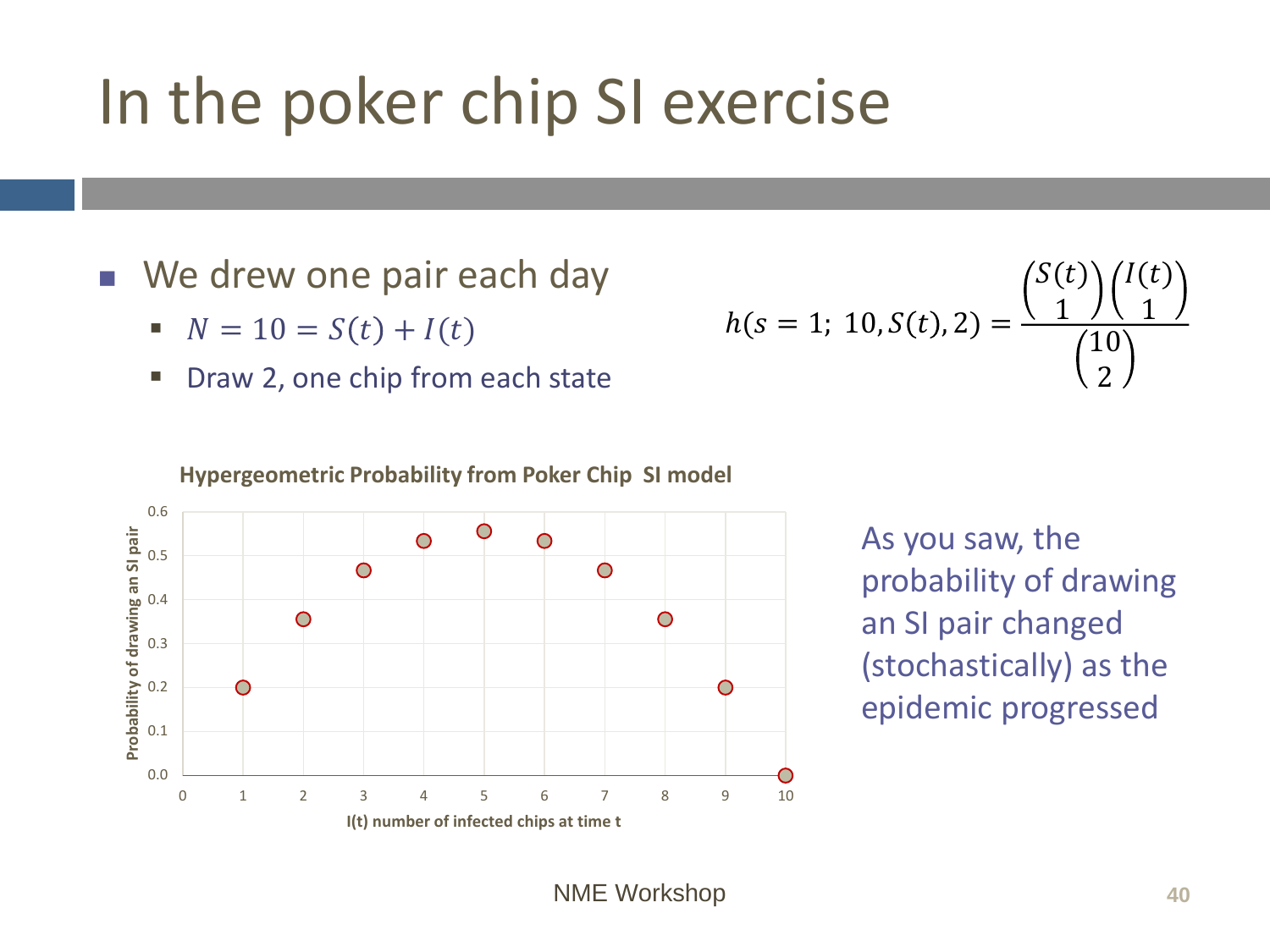

The signature incidence curve for the SI model Matches the curve for the hypergeometric draw

### **The contact process generates the shape of the incidence curve**

■ So the assumptions we make there are particularly important

- Finite population (leads to depletion of S)
- Random mixing (the SI draws, hypergeometric)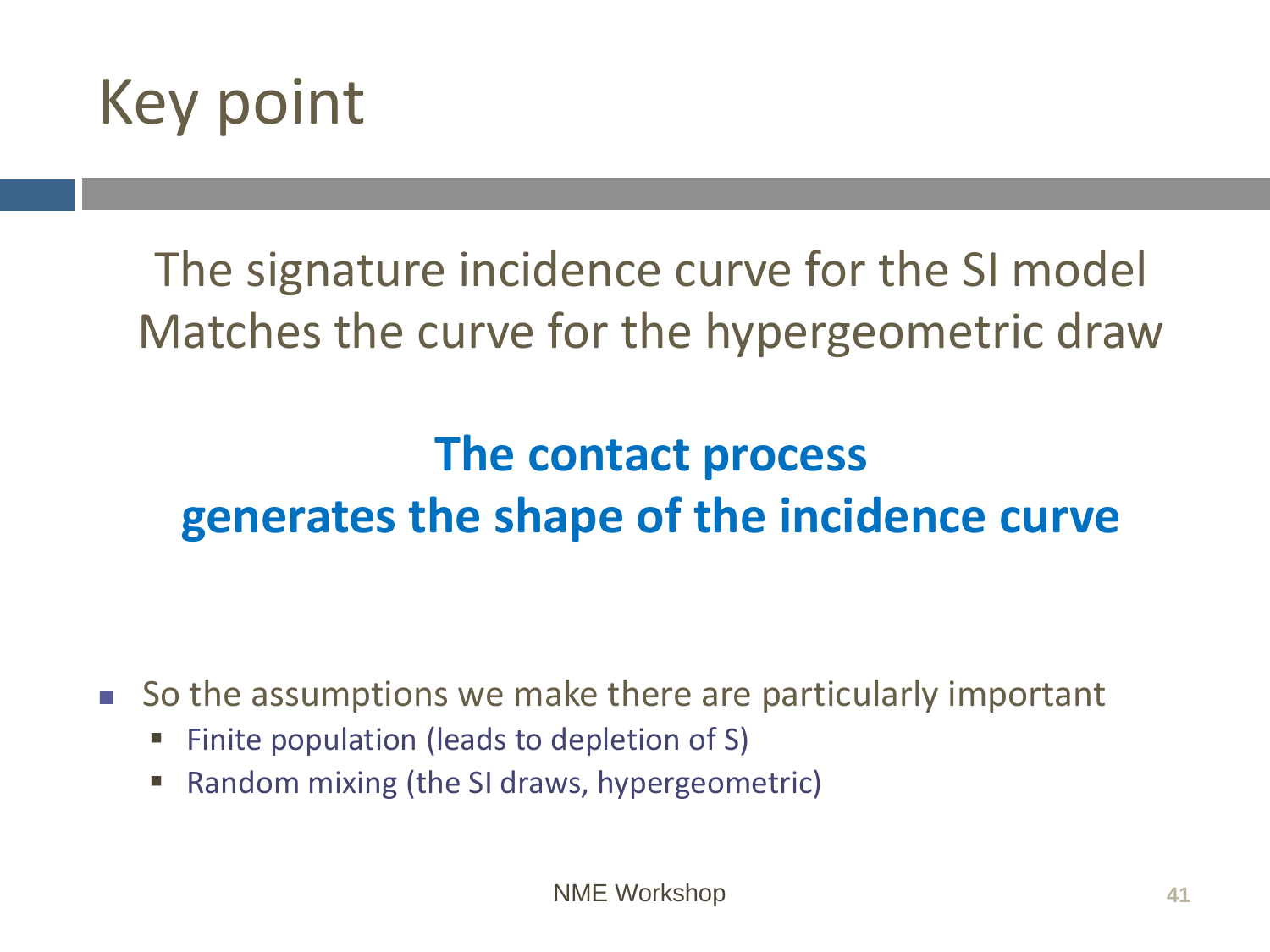### What about the ICM SIR model?

The probability of choosing an SI pair changes

- Because there are more types of pairs you can draw
	- SS, SR, RR, II and SI
- So this is a multivariate hypergeometric distribution

$$
h(s = 1, i = 1; 10, S(t), I(t), 2) = \frac{\binom{S(t)}{1} \binom{I(t)}{1} \binom{R(t)}{0}}{\binom{10}{2}}
$$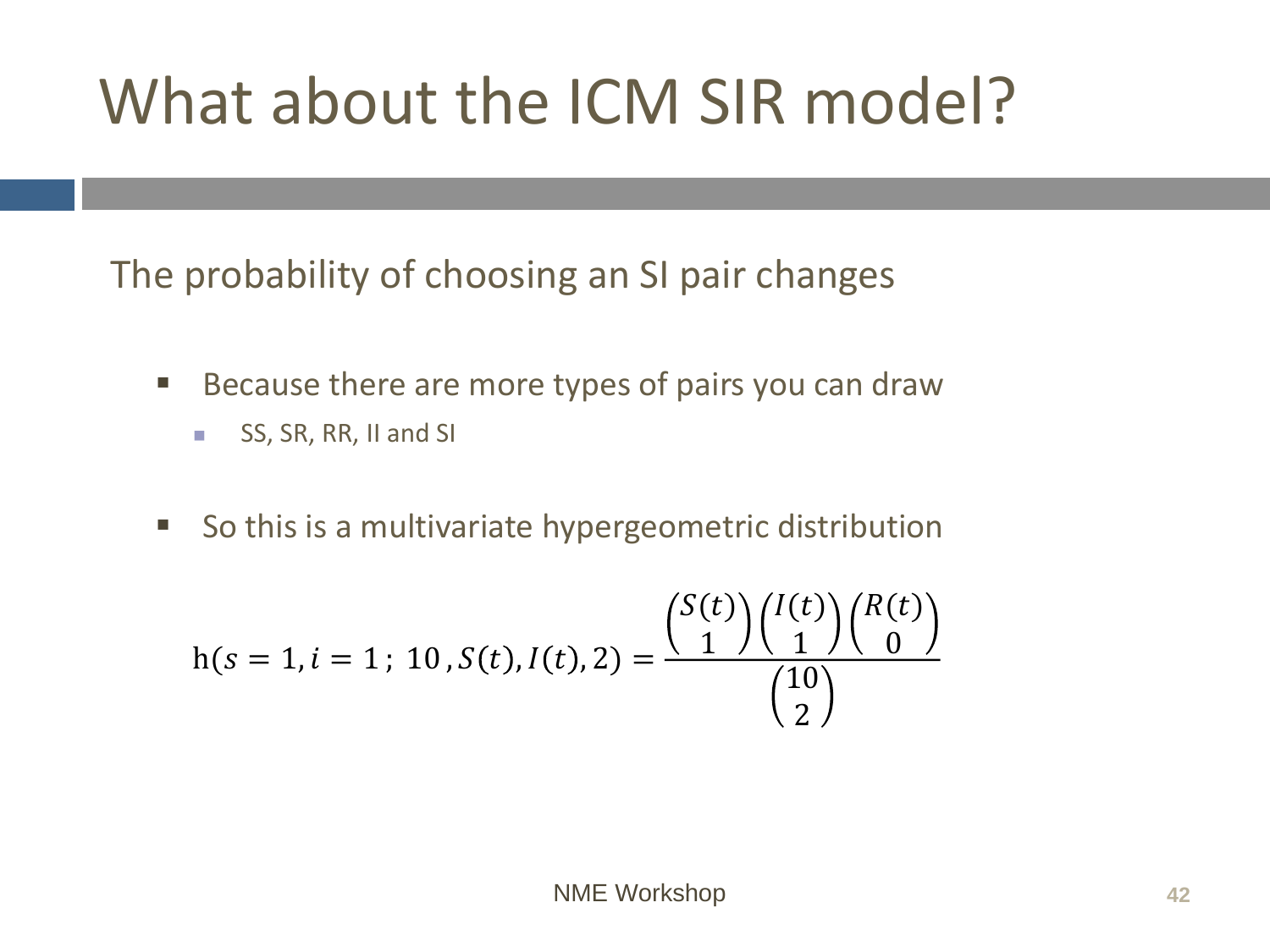### Wikipedia has good info on distributions

| Hypergeometric distribution<br>From Wikipedia, the free encyclopedia<br>In probability theory and statistics, the hypergeometric distribution is a discrete probability distribution that describes the probability of k successes (random draws for which the object drawn has a specified feature) i<br>population of size N that contains exactly K objects with that feature, wherein each draw is either a success or a failure. In contrast, the binomial distribution describes the probability of k successes in n draws with re<br>In statistics, the hypergeometric test uses the hypergeometric distribution to calculate the statistical significance of having drawn a specific k successes (out of n total draws) from the aforementioned population. The te |                                                                            |                                                                                                                                                                    |
|----------------------------------------------------------------------------------------------------------------------------------------------------------------------------------------------------------------------------------------------------------------------------------------------------------------------------------------------------------------------------------------------------------------------------------------------------------------------------------------------------------------------------------------------------------------------------------------------------------------------------------------------------------------------------------------------------------------------------------------------------------------------------|----------------------------------------------------------------------------|--------------------------------------------------------------------------------------------------------------------------------------------------------------------|
|                                                                                                                                                                                                                                                                                                                                                                                                                                                                                                                                                                                                                                                                                                                                                                            |                                                                            |                                                                                                                                                                    |
|                                                                                                                                                                                                                                                                                                                                                                                                                                                                                                                                                                                                                                                                                                                                                                            |                                                                            |                                                                                                                                                                    |
|                                                                                                                                                                                                                                                                                                                                                                                                                                                                                                                                                                                                                                                                                                                                                                            |                                                                            | Hypergeometric<br>Probability mass function                                                                                                                        |
| are over- or under-represented in a sample. This test has a wide range of applications. For example, a marketing group could use the test to understand their customer base by testing a set of known customers for over-repre<br>(e.g., women, people under 30).                                                                                                                                                                                                                                                                                                                                                                                                                                                                                                          | $\overline{5}$<br>$\circ$                                                  | $-$ N=500, K=50, n=100<br>N=500, K=60, n=200<br>N=500, K=70, n=300                                                                                                 |
| Contents [hide]<br>1 Definition<br>2 Combinatorial identities<br>3 Application and example<br>3.1 Application to auditing elections<br>3.2 Application to Texas Hold'em Poker<br>4 Symmetries<br>5 Hypergeometric test                                                                                                                                                                                                                                                                                                                                                                                                                                                                                                                                                     | $\overline{a}$<br>$\ddot{\circ}$<br>16<br>ö<br>8<br>$\mathbf{r}$           | 20<br>10<br>30<br>40<br>50<br>60<br>0                                                                                                                              |
| 5.1 Relationship to Fisher's exact test<br>6 Order of draws                                                                                                                                                                                                                                                                                                                                                                                                                                                                                                                                                                                                                                                                                                                |                                                                            | Cumulative distribution function                                                                                                                                   |
| 7 Related distributions<br>8 Tail bounds<br>9 Multivariate hypergeometric distribution<br>9.1 Example<br>10 See also<br>11 Notes<br>12 References<br>13 External links<br>Definition [edit]                                                                                                                                                                                                                                                                                                                                                                                                                                                                                                                                                                                | $\circ$<br>$^{8}$<br>$\frac{6}{2}$<br>ë.<br>o<br>$\overline{0}$<br>$\circ$ | N=500, K=50, n=100<br>N=500, K=60, n=200<br>N=500, K=70, n=300<br>10<br>20<br>40<br>50<br>30<br>60<br>0                                                            |
| The following conditions characterize the hypergeometric distribution:                                                                                                                                                                                                                                                                                                                                                                                                                                                                                                                                                                                                                                                                                                     | Parameters $N \in \{0, 1, 2, \ldots\}$                                     |                                                                                                                                                                    |
| . The result of each draw (the elements of the population being sampled) can be classified into one of two mutually exclusive categories (e.g. Pass/Fail or Employed/Unemployed).<br>. The probability of a success changes on each draw, as each draw decreases the population (sampling without replacement from a finite population).                                                                                                                                                                                                                                                                                                                                                                                                                                   |                                                                            | $K \in \{0, 1, 2, , N\}$<br>$n \in \{0, 1, 2, \ldots, N\}$<br><b>Support</b> $k \in \{ \max(0, n + K - N), , \min(n, K) \}$                                        |
| A random variable X follows the hypergeometric distribution if its probability mass function (pmf) is given by <sup>[1]</sup>                                                                                                                                                                                                                                                                                                                                                                                                                                                                                                                                                                                                                                              | $\binom{K}{k}\binom{N-K}{n-k}$<br>pmf                                      |                                                                                                                                                                    |
| $P(X = k) = \frac{\binom{K}{k}\binom{N-K}{n-k}}{\binom{N}{n}}$<br>where                                                                                                                                                                                                                                                                                                                                                                                                                                                                                                                                                                                                                                                                                                    | CDF                                                                        | $\binom{N}{n}$<br>$\binom{n}{k+1}\binom{N-n}{K-k-1}$<br>$\frac{1}{2} \, {}_3F_2 \left[ \begin{array}{c} 1, k+1-K, k+1-n \\ k+2, N+k+2-K-n \end{array} ; 1 \right]$ |
| $\bullet$ N is the population size.                                                                                                                                                                                                                                                                                                                                                                                                                                                                                                                                                                                                                                                                                                                                        |                                                                            | where $_p F_q$ is the generalized hypergeometric function                                                                                                          |
| $\bullet$ K is the number of success states in the population.                                                                                                                                                                                                                                                                                                                                                                                                                                                                                                                                                                                                                                                                                                             | K<br>Mean<br>$\sqrt[n]{N}$                                                 |                                                                                                                                                                    |
| $\bullet$ <i>n</i> is the number of draws.                                                                                                                                                                                                                                                                                                                                                                                                                                                                                                                                                                                                                                                                                                                                 | Mode                                                                       | $(n+1)(K+1)$                                                                                                                                                       |
| $\bullet$ k is the number of observed successes.                                                                                                                                                                                                                                                                                                                                                                                                                                                                                                                                                                                                                                                                                                                           |                                                                            | $N+2$                                                                                                                                                              |
| $\bullet$ $\binom{a}{b}$ is a binomial coefficient.                                                                                                                                                                                                                                                                                                                                                                                                                                                                                                                                                                                                                                                                                                                        | <b>Variance</b>                                                            | $K(N-K)N-n$<br>$\sqrt[n]{\frac{N}{N}}$ $\frac{N-1}{N-1}$                                                                                                           |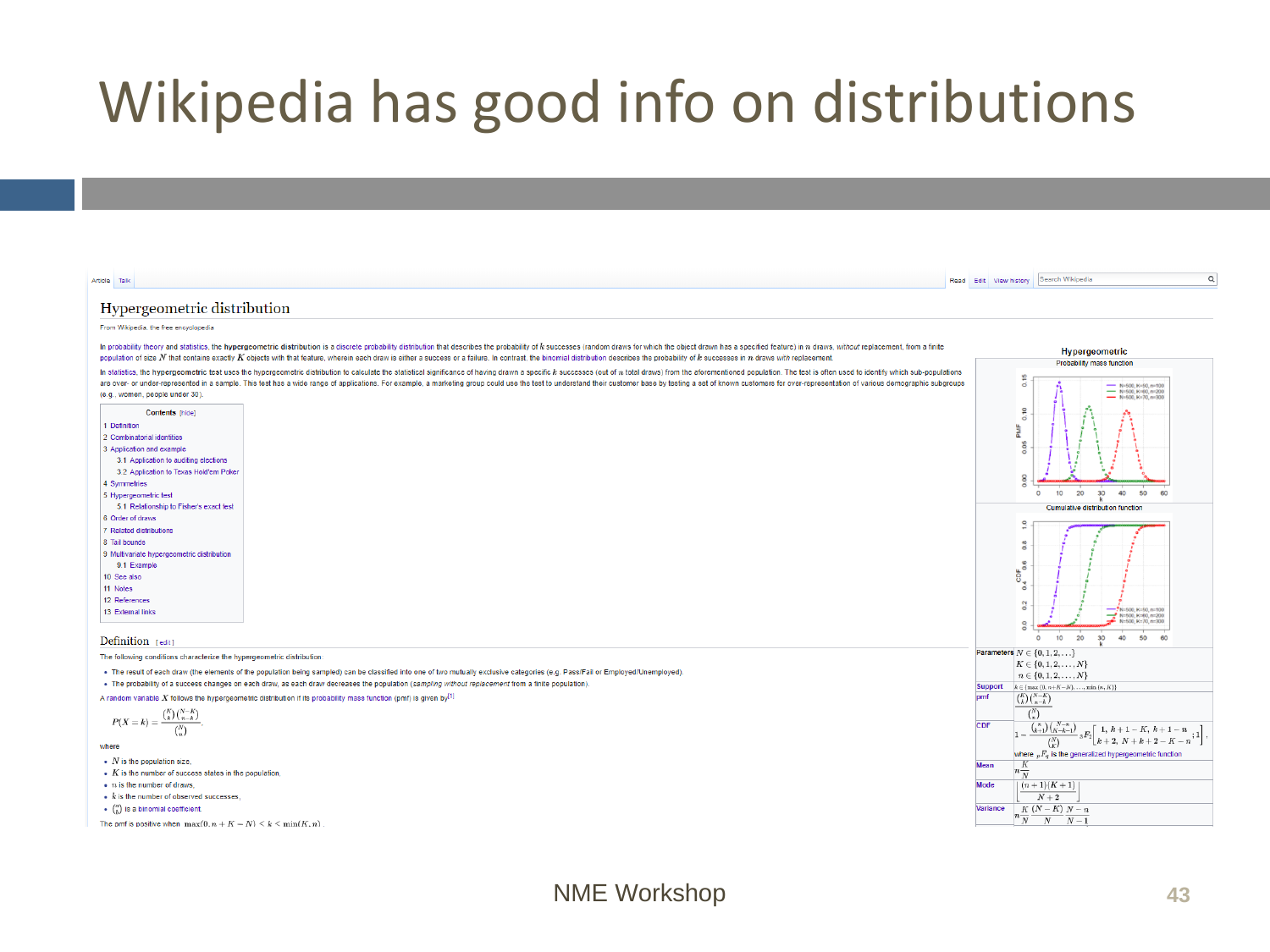# 44 3. Code from epiweb (icm)

### SIR model, step by step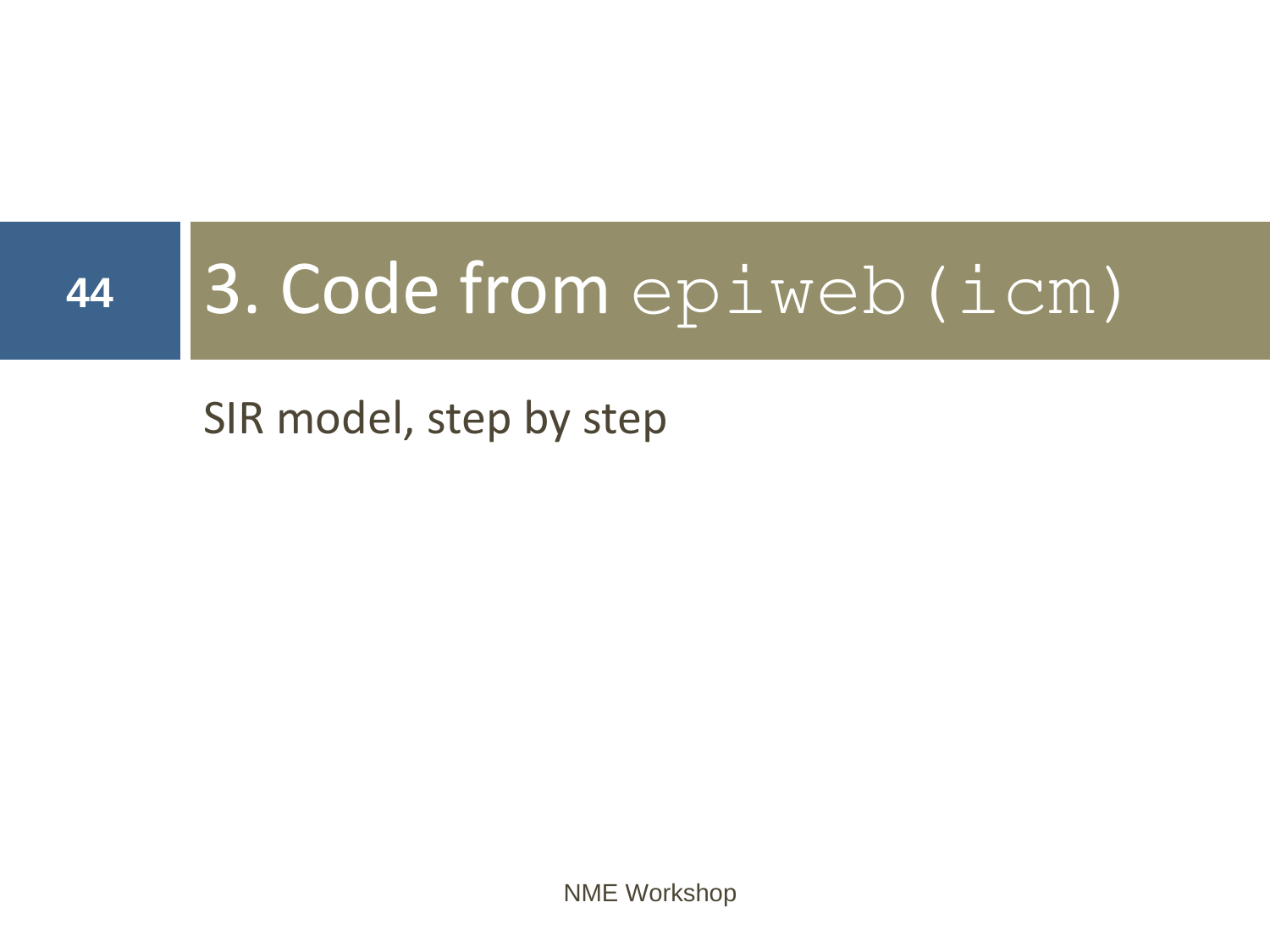### Setup

#### ■ create individuals

ids <- 1:num *# num = the initial # of individuals*

#### ■ assign status

status <- rep("s", num) **# init.inum = the initial # of infecteds** status[sample(ids,

size = init.inum)  $\langle -$  "i"

#### > **status**

[1] "s" "s" "s" "i" "s" "s" "s" "i" "i" "i" "i" "s" "s" "i" "s" "s" "s"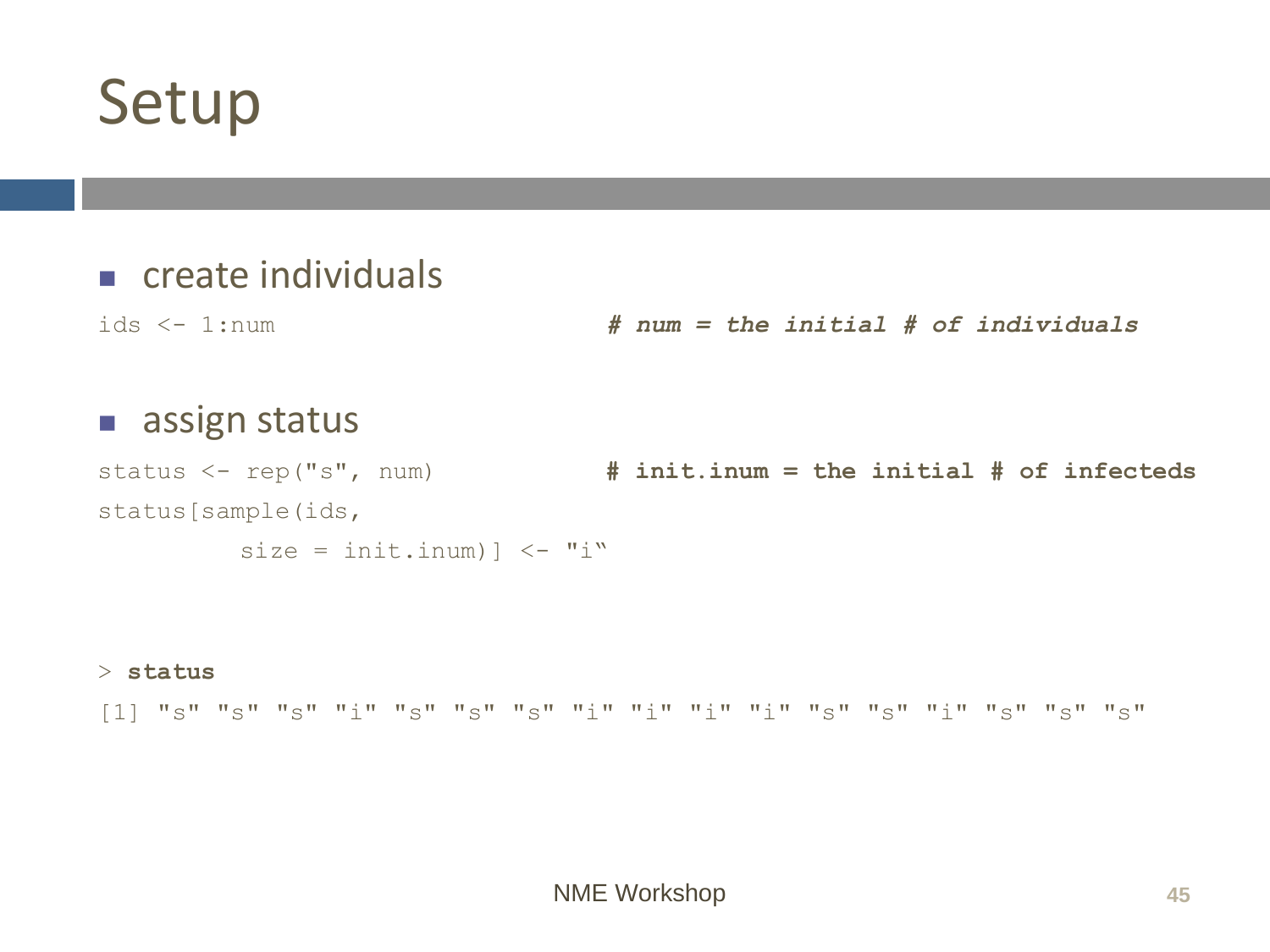### ■ Step 1: calculate number of acts

```
# n Acts per Time Step = fixed act rate * n/2
acts \le round(act.rate \neq num[at - 1] / 2)
```
- $\blacksquare$  Note: this is a deterministic rate.
- How would you change this code to make it stochastic?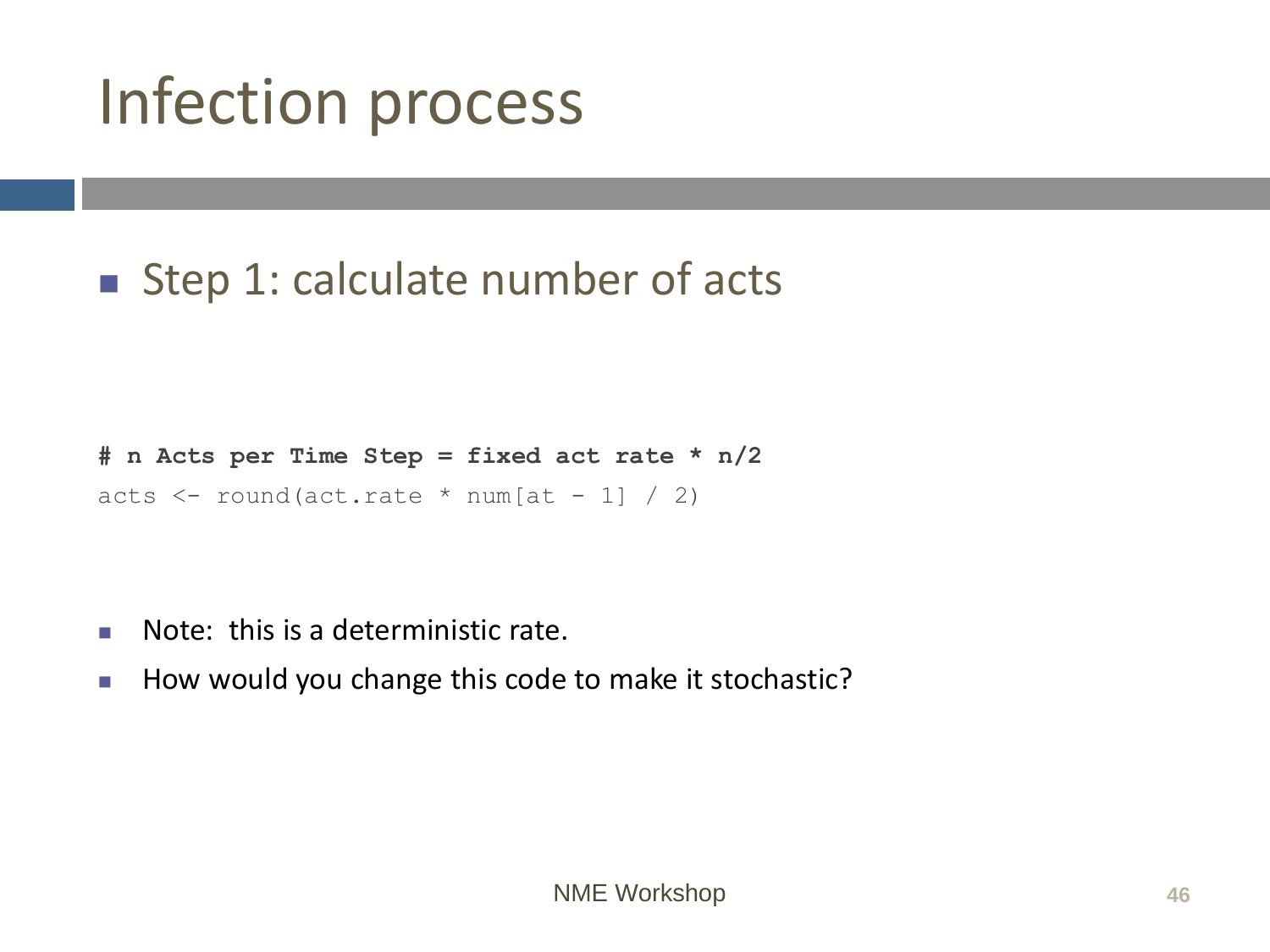#### ■ Step 2: determine who has an act with whom

**# Make edgelist of partnerships by ID number**

el <- t(replicate(acts, sample(1:num, 2)))

|      | $[$ , 1] | $\lbrack$ , 2] |
|------|----------|----------------|
| [1,] | 80       | 9              |
| [2,] | 9        | 59             |
| [3,] | 5        | 66             |
| [4,] | 4        | 84             |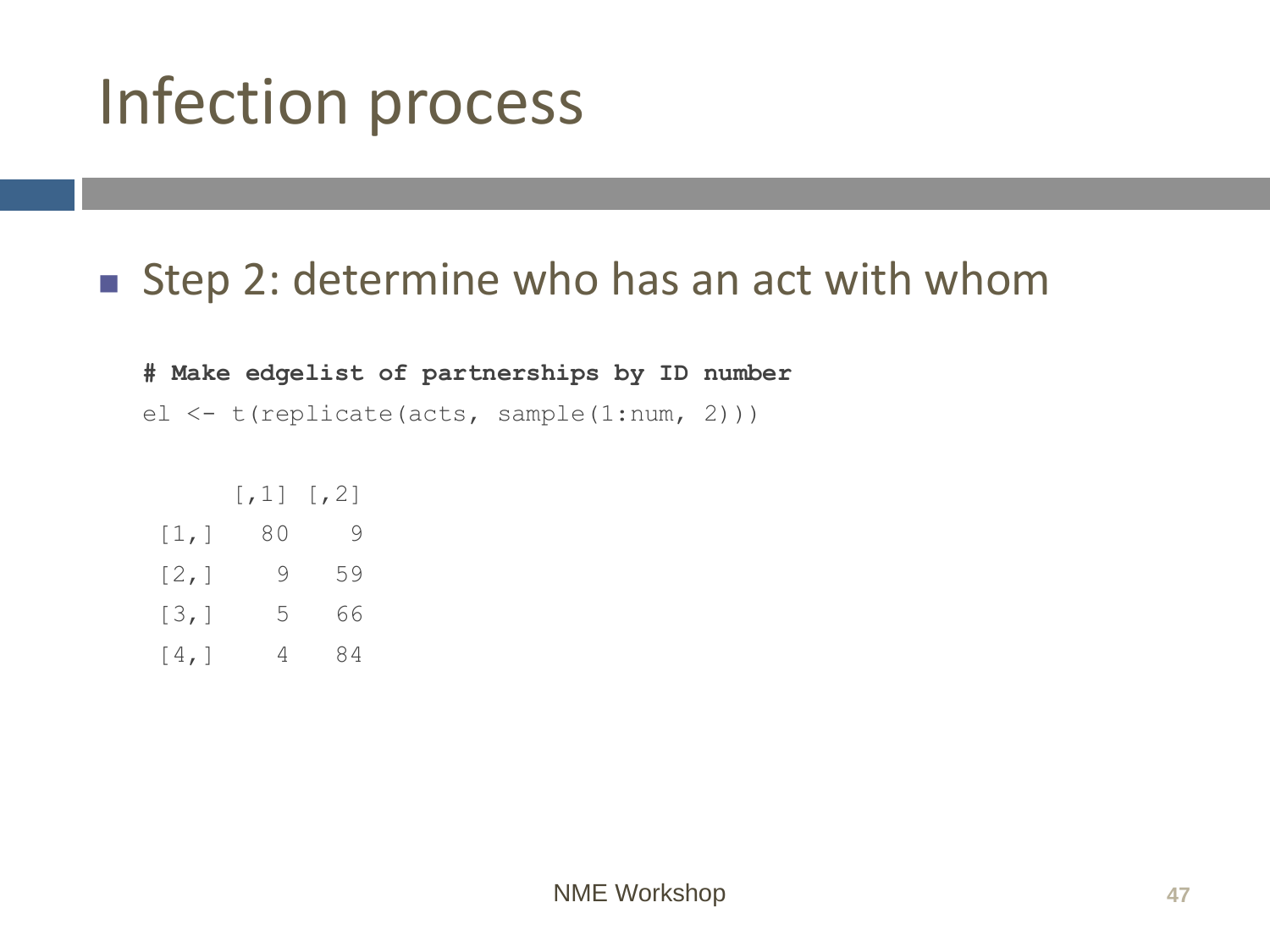#### ■ Step 3: limit edge list to discordant pairs

**# look up the status of each member of the pair** discordant <- (status[el[, 1]] == "i" & status[el[, 2]] == "s") |  $(status[el[, 1]] == "s" & status[el[, 2]] == "i"$ [1] TRUE TRUE TRUE FALSE TRUE FALSE FALSE FALSE FALSE FALSE

**# create a "discordant edgelist"** del <- el[discordant == TRUE, ]  $[1, 1]$   $[2]$ [1,] 80 9 [2,] 9 59 [3,] 5 66 [4,] 29 38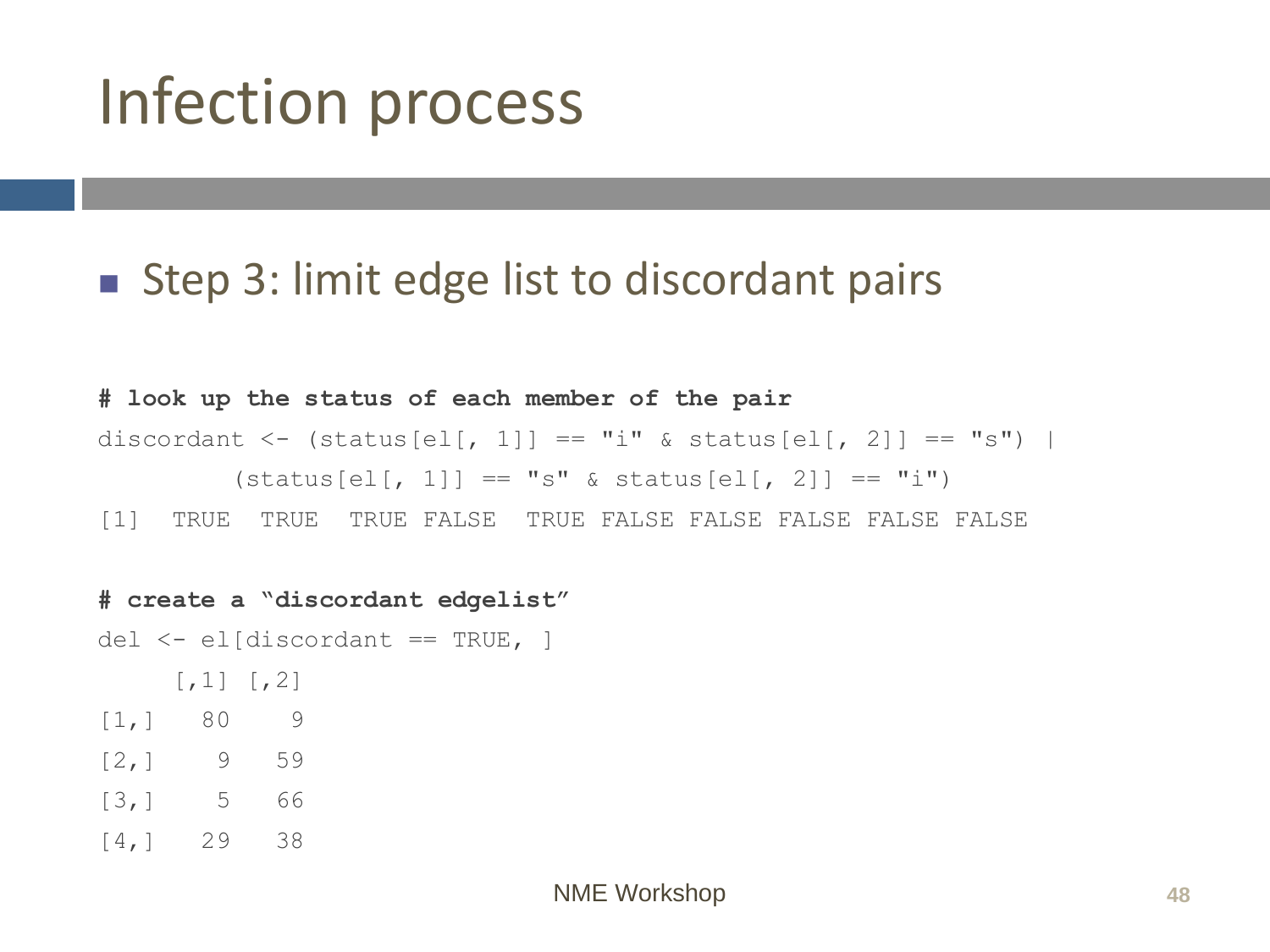#### ■ Step 4: determine infections

**# Infection is a Bernoulli draw for each discordant pair** infections <- rbinom(nrow(del), 1, tprob)

> infections [1] 1 0 0 1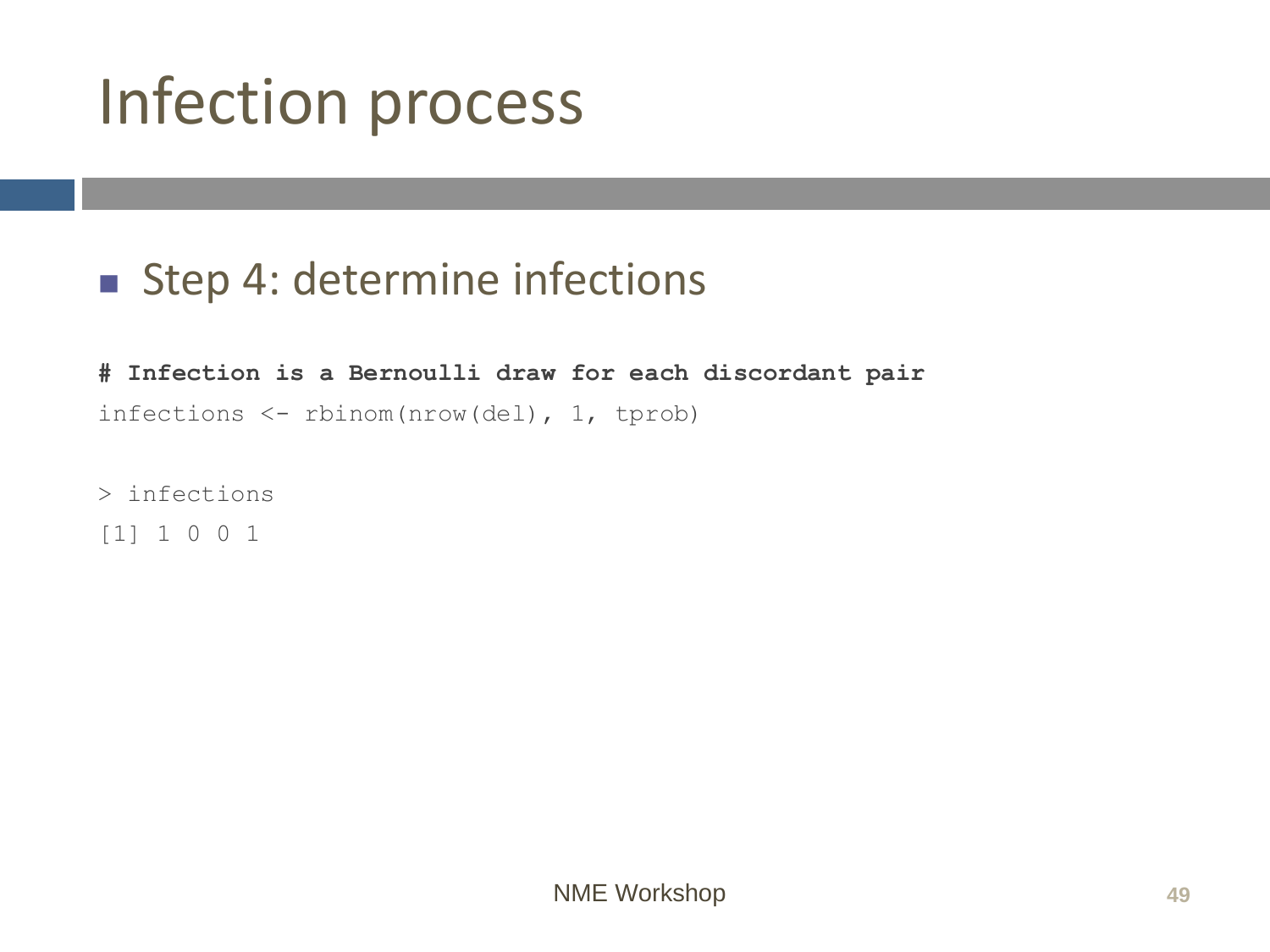#### ■ Step 5: bookkeeping for infections

**# Limit discordant edge list to pairs with incident infection** del <- del[infections == TRUE, ]

**# Look up newly infected ID in each pair** susIds  $\le$  ifelse(status[del[, 1]] == "s", del[, 1], del[, 2]) newInfIds <- susIds[infections == 1]

#### **# Update individual-level status attribute**

```
status[newInfIds] <- "i"
```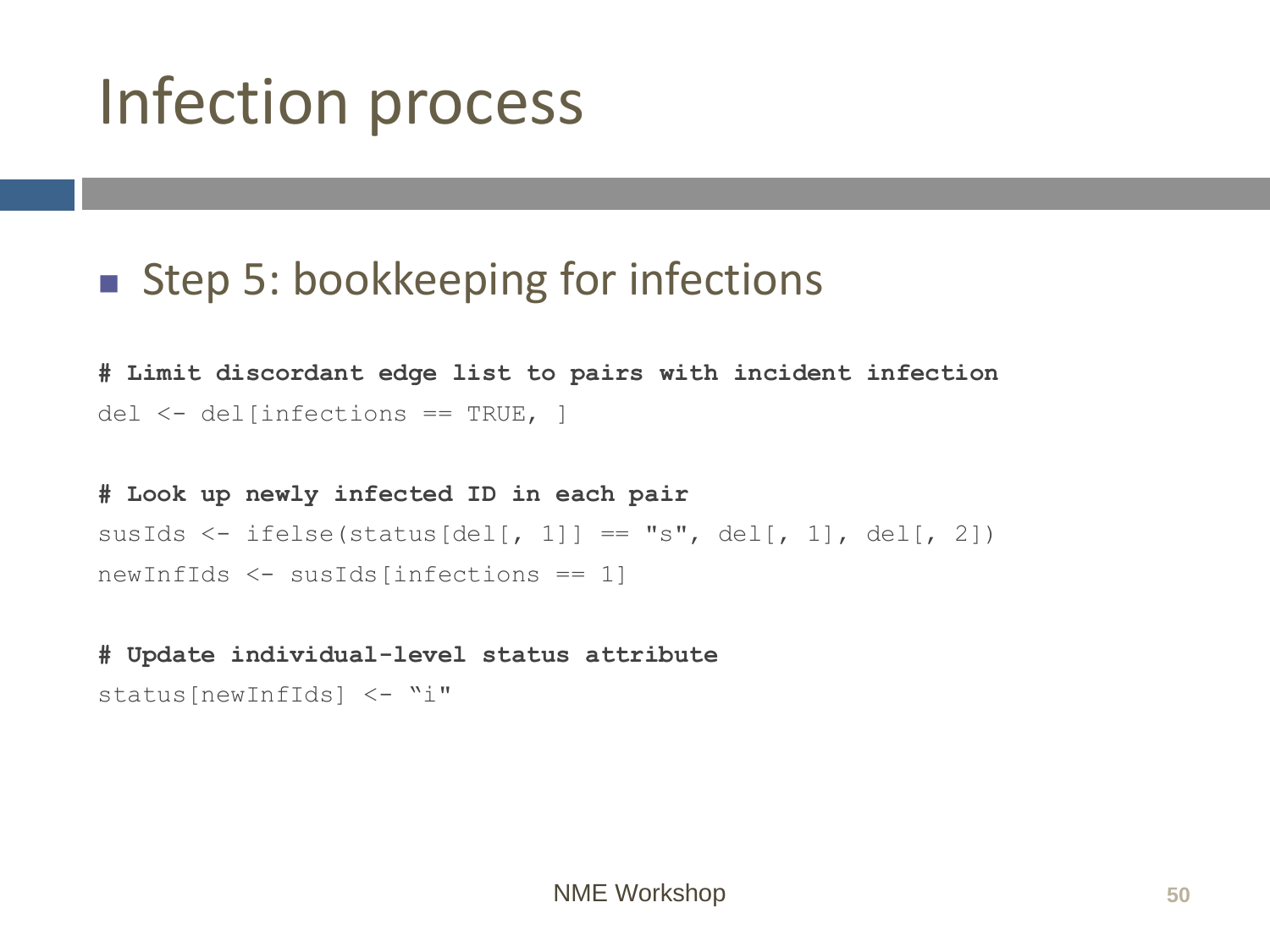### Recovery process

#### **# Identify infected (persons eligible to recover)**

```
idsElig \langle - \text{ which}(\text{status} == "i") \rangle
```

```
nElig <- length(idsElig)
```
**# Draw random numbers to determine recoveries**

vecRecov  $\leq$  which(rbinom(nElig, 1, rec.rate) == 1)

#### **# Do bookkeeping**

```
if (length(vecRecov) > 0) {
    idsRecov <- idsElig[vecRecov]
    nRecov <- length(idsRecov)
    status[idsRecov] <- "r"
}
```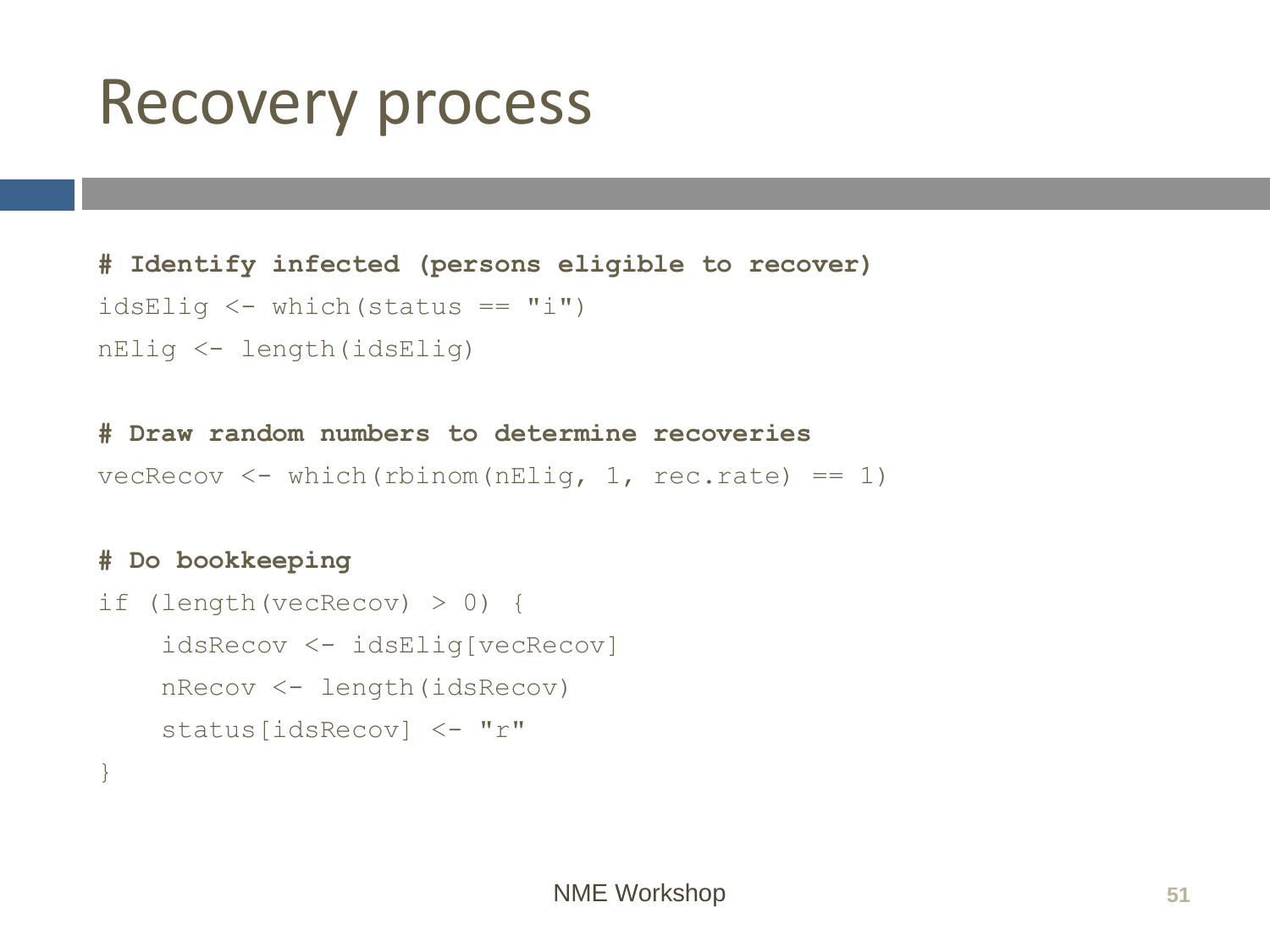### Wrap up

#### ■ Process output

#### **# Calculate summary statistics**

prevalence  $\langle - \text{ sum}(\text{status == "i")}\rangle$ incidence <- length(newInfIds)